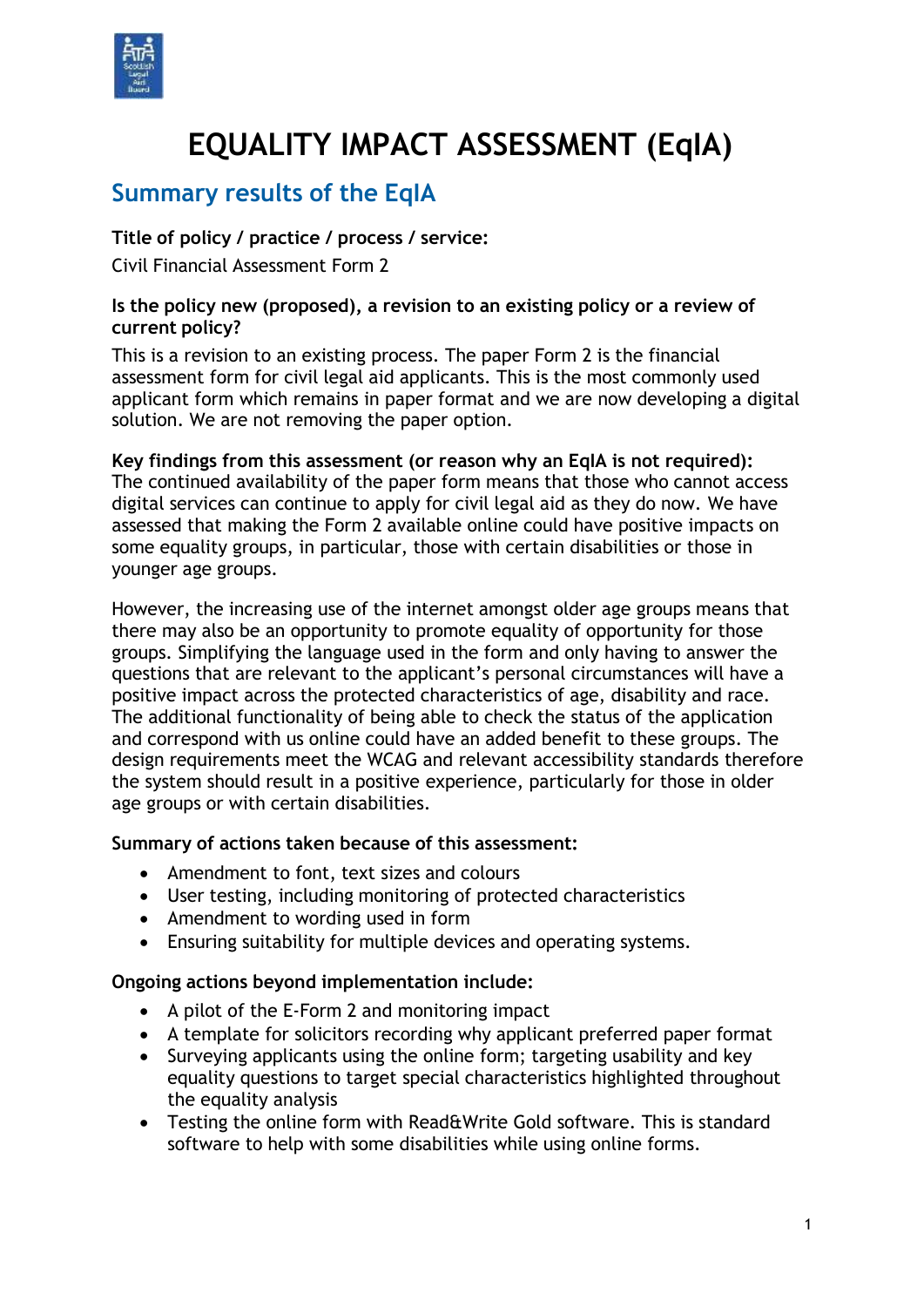

**Lead person(s) for this assessment (job title and department only):**

Manager, Civil Finance Technical Architect, Information Systems

## **Senior responsible owner agreement that the policy has been fully assessed against the needs of the general duty (job title only):**

Director of Operations

**Publication date (for completion by Communications): 18/02/2021**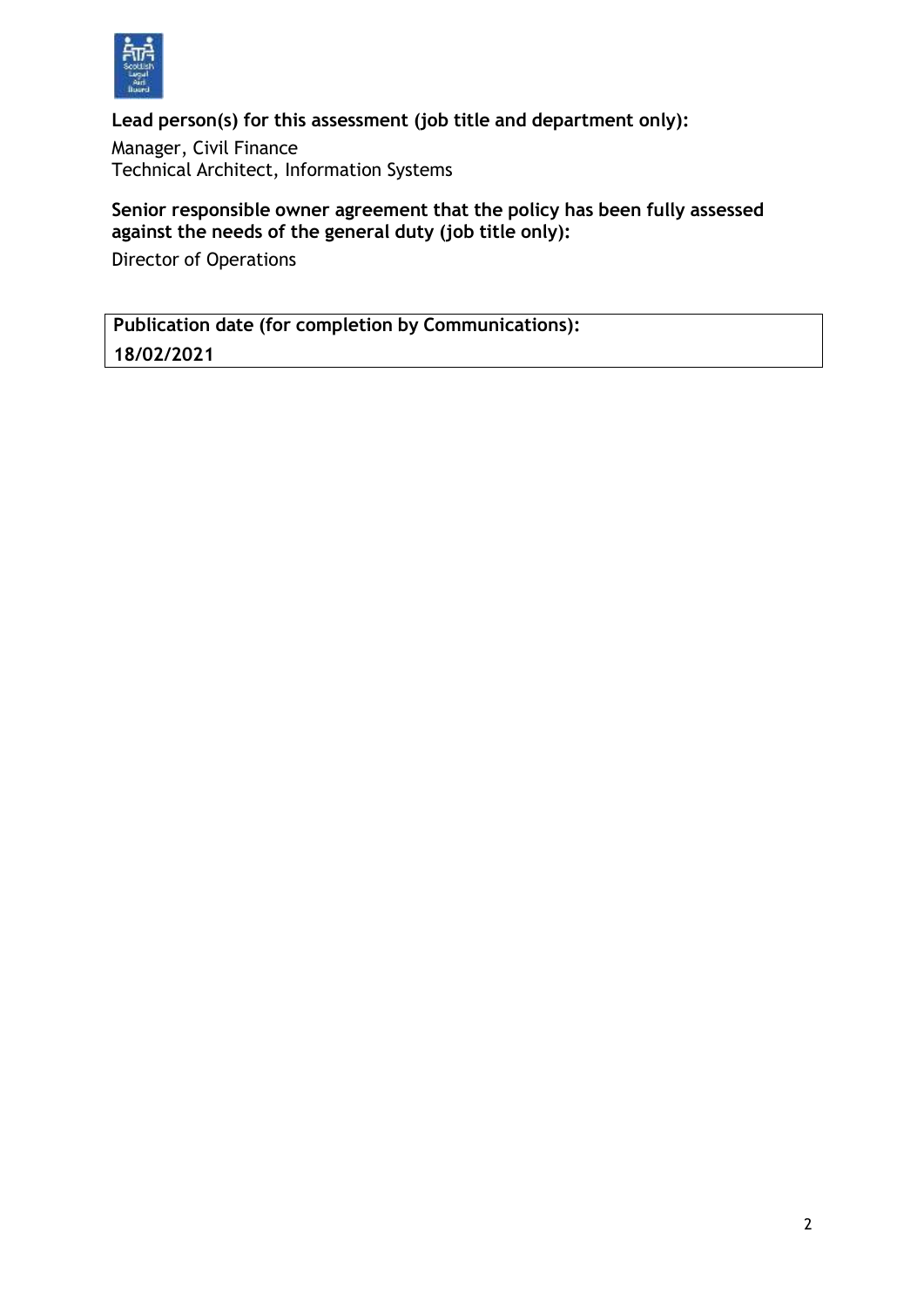

## **Step 1 – Framing the planned change**

Discussing step 1 and step 2 with the Corporate Policy Officer (Equalities) at an early stage will help identify appropriate *evidence. This may include support from the wider Policy and Development team.*

## **1.1 Briefly describe the aims, objectives and purpose of the policy / practice / process / service.** *You can use the information in your project specification, business case*

We are reviewing the impact of making an online Form 2 process available to our customers. The Form 2 is used by applicants when applying for civil legal aid where they are not in receipt of a passported benefit\*. We use the information on this form to help assess whether the applicant is financially eligible for Civil Legal Aid. The result of the assessment may determine that: the applicant is not eligible for legal aid because of their financial situation; or that they are eligible for legal aid but may need to pay a contribution towards the cost of their legal aid; or that they are eligible for legal aid and no contribution is due.

\*The current passported benefits are: ESA-Income based, Income Support, Job seekers allowance - income based or Universal Credit. These can be subject to change.

We want to:

- 1. **Offer an additional service to applicants** by providing the option to send us their financial information online. We started to use email to send and receive information between applicants and SLAB around five years ago. This has improved our customer service and service delivery. We received feedback from legal aid applicants that indicates an appetite for an online form and way to submit and attach information and documents.
- 2. **Improve the process for applicants**. In 2018, we received around 450 Form 2 initial assessment applications per month. Of these over 51% were rejected at the first instance due to the form being incomplete or no verification. Around 21% had a second rejection and a further 10% were rejected a third time. Once an application goes to under assessment, an assessor may need to continue the application for more information. All of these touch points result in extended duration periods and in some situations additional worry for applicants. By providing an electronic applicant form, we predict that we will be able to improve applicants' experience of the legal aid system by reducing the reject rate. There are more opportunities to make a digital form more intuitive than a paper form; and applicants will only be asked the questions relevant to their circumstances. The questions will also validate to ensure that forms are complete before being able to submit.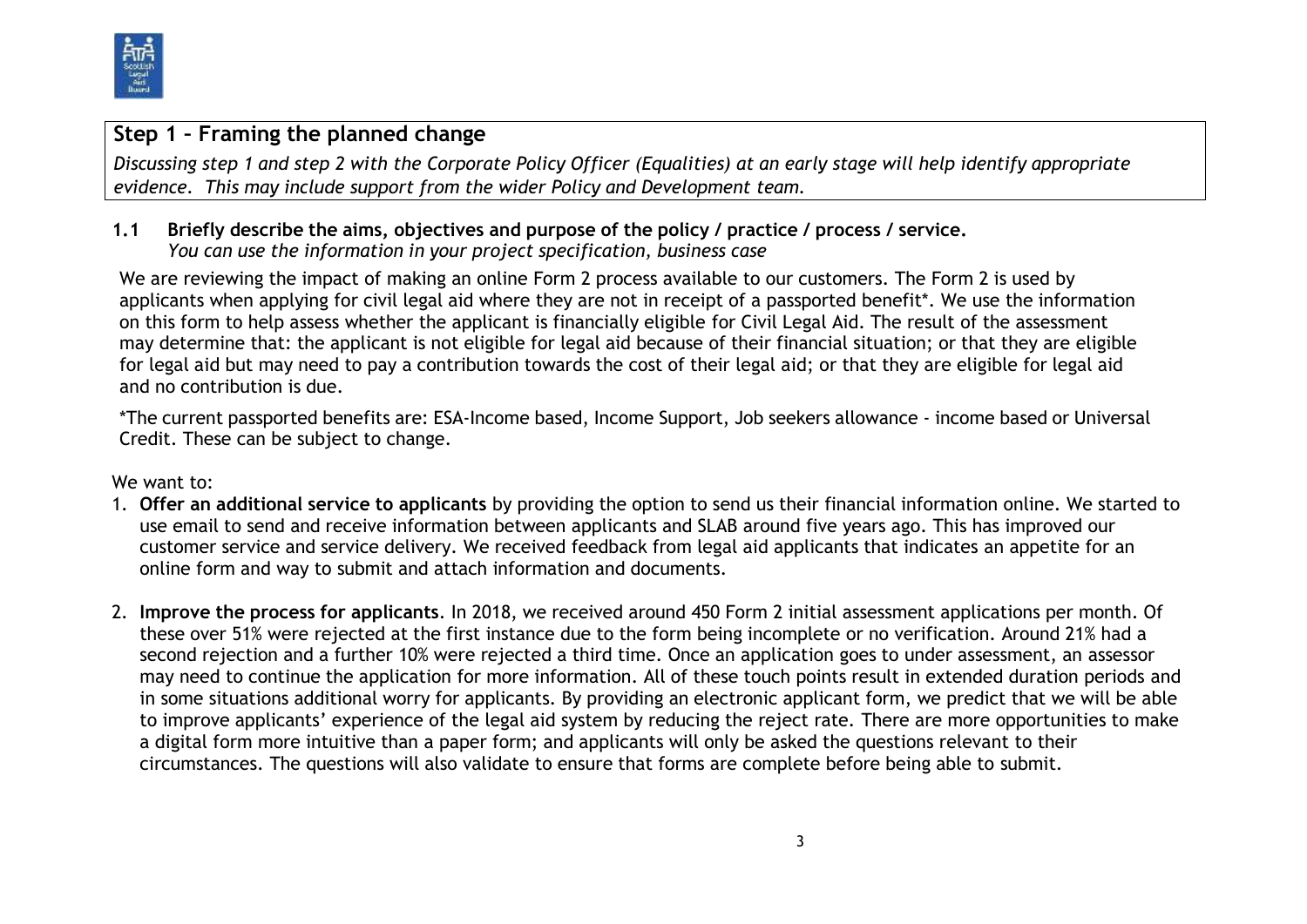

- 3. **Improve communication and response timescales** between us and applicants. Applicants will be able to upload documents to us online. Solicitors and applicants will be able to track what's happening with their application.
- 4. **Remove postage costs for applicants** who send verification to us.
- 5. Further **reduce the inefficiencies associated with paper processes** throughout the organisation.
- 6. **Improve our communication about processes linked to the Form2**, including notification of contributions and estimated case costs to make the process easier to understand for applicants.
- 7. **Provide better information up-front** for applicants about their likely financial liability by telling the applicant their possible contribution amount when they apply.
- 8. **Reduce the likelihood of human error** by embedding calculations in the system.
- **1.2 Why is the change required?** *Legislative, routine review etc.*

Part of the Scottish Government's Digital Strategy is to increase digital participation in order to enable social mobility and tackle persistent inequalities. As part of our contribution to increasing digital participation, the change has been proposed as part of the ICT Strategy. The Form 2 application process was identified through the development of our Equality Outcomes 2017- 2020 as one that should be improved and therefore we have investigated options.

1.3 Who is affected by this policy / practice / process / service? Be clear about who the 'customer' is.

Applicants for civil legal aid are the primary customer. Solicitors and staff are also affected. For those clients who use an online Form 2, the solicitor will be less involved in the process. For staff, tasks will be altered and information will now be available in the case management system.

1.4 Policy / practice / process / service implementation date (project end date, date new legislation will take effect). 23/10/2020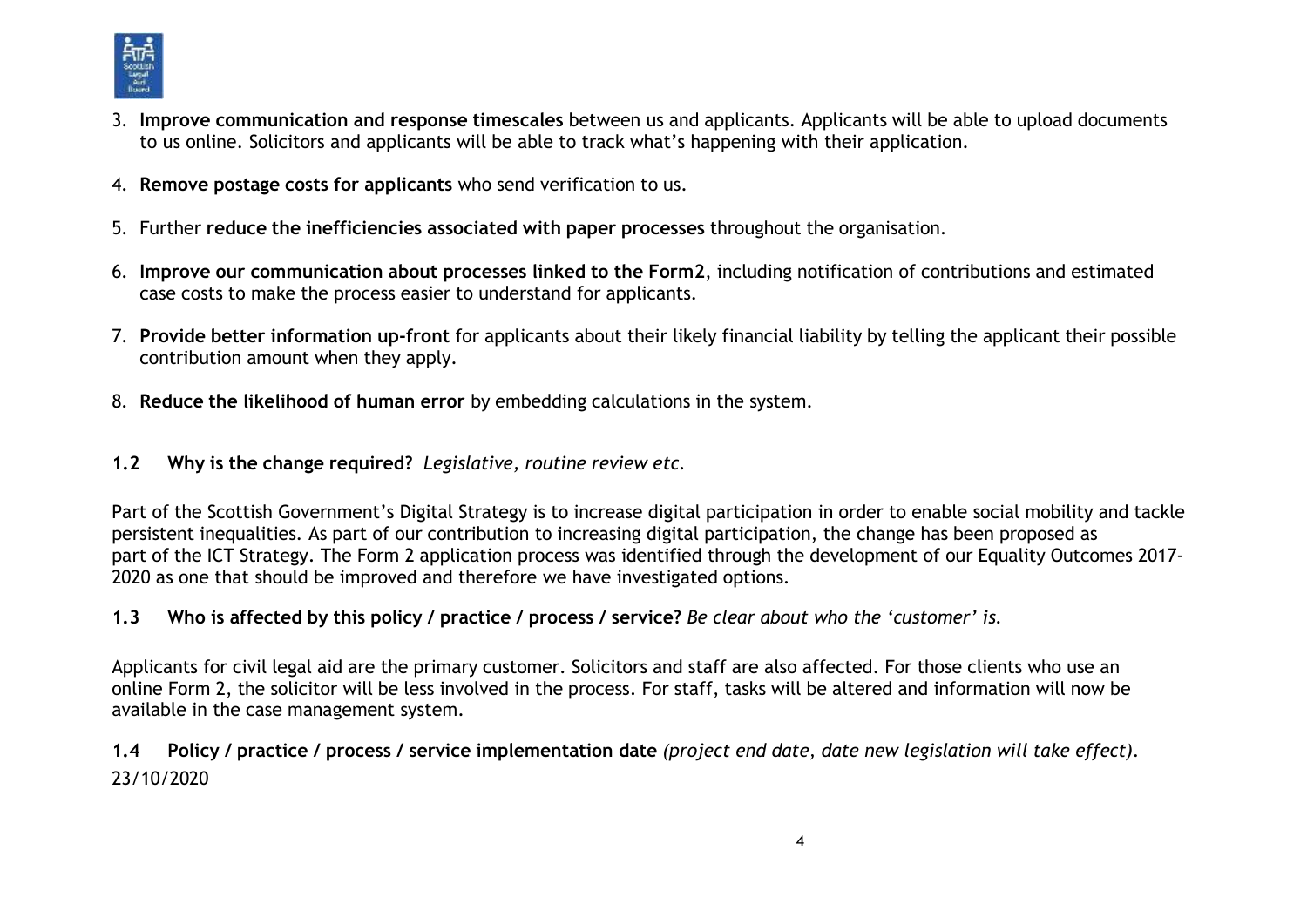

- 1.5 What other SLAB policies or projects may be linked to or affected by this policy change? The EQIA for related policies might help you understand potential impacts, and/ or your findings might be relevant to share. Refer to SLAB's business *plan, our current equality outcomes and current project list.*
	- SLAB Design Principles our updated design document which is fully aligned to the standards set by Digital First Scotland. Accessibility is at the core of these standards and underline our commitment to equalities and accessibility
	- Recommendations from user research (members of the public) undertaken as part of review of template letters will inform the project as relevant, for example use of plain English and layout
	- EqIA for Policy-led work on customer service (SLAB's equality outcome 3 in our 2017-2020 equality strategy).

**Step 2: Consider the available evidence and data relevant to your policy / practice / process / service** The information you gather in this section will: help you to understand the importance of your policy for different equality groups, inform the depth of equality impact assessment you need to do (this should be proportional to the potential impact on equality groups), and provide justification and an audit trail behind your decisions, including where it is agreed an equality *impact assessment is not required.*

2.1 **What information is available about the experiences of each equality group in relation to this policy** /practice/process/service? Stay focused on the topic and scope of your policy. Does the policy relate to an area where *there are already known inequalities? Refer to the EQIA guidance for sources of evidence.*

Note: If you proceed to a full EQIA you should continue to add to this section as you develop the policy, come across new *evidence and/or undertake a consultation.*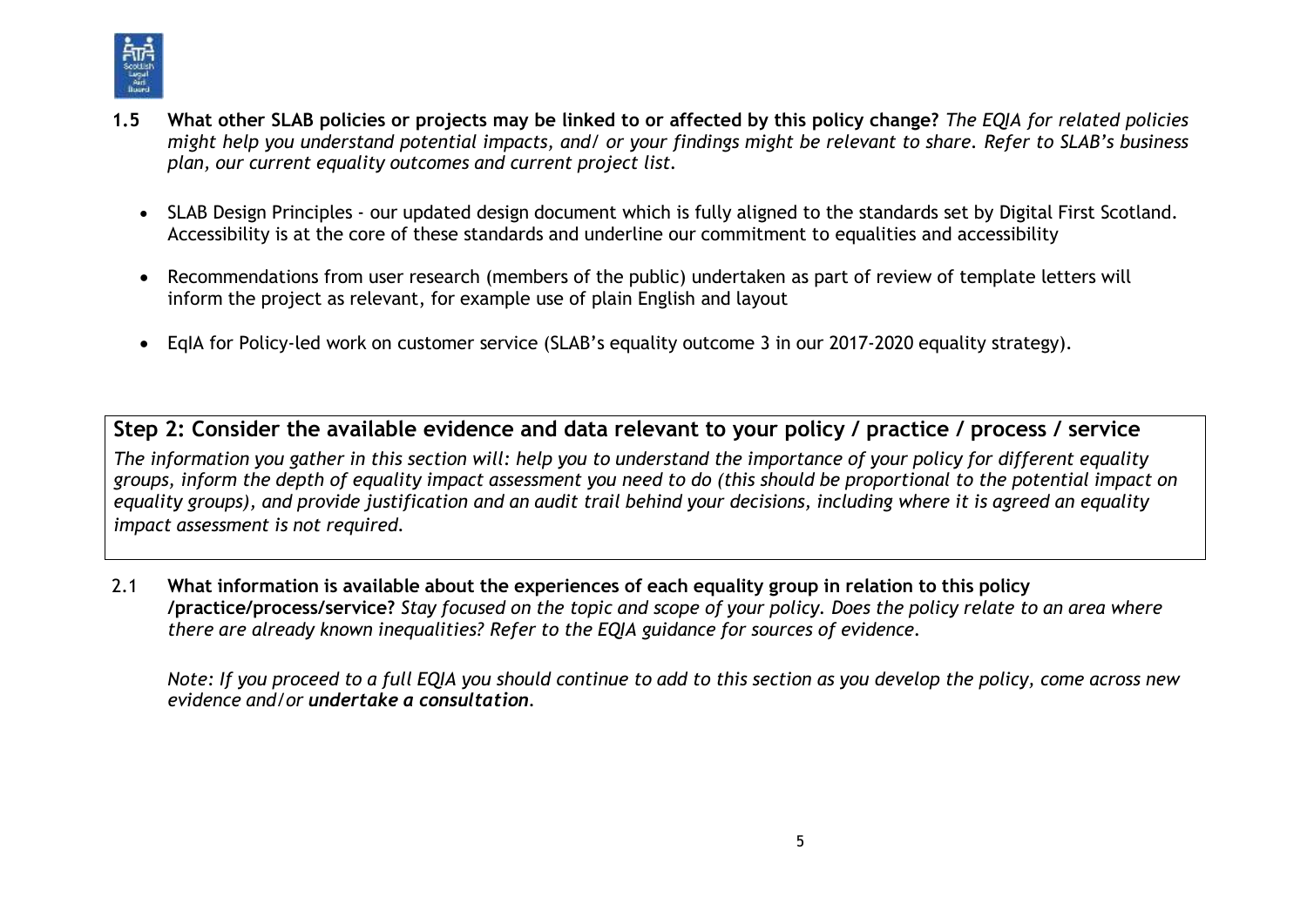

| <b>Equality</b><br>characteristics | Evidence source (web link, report, survey, complaint) | What does the evidence tell you about the                                                                             |       |      |              |
|------------------------------------|-------------------------------------------------------|-----------------------------------------------------------------------------------------------------------------------|-------|------|--------------|
|                                    |                                                       | experiences of this group in relation to the policy?<br>Lack of evidence may suggest a gap in knowledge/              |       |      |              |
|                                    |                                                       | need for consultation (step 3).                                                                                       |       |      |              |
| Age                                | <b>SLAB management information</b>                    |                                                                                                                       |       |      |              |
|                                    |                                                       | Age at<br><b>Application</b>                                                                                          | F     | M    | <b>Total</b> |
|                                    |                                                       | $0$ to $4$                                                                                                            | 12    | 8    | 20           |
|                                    |                                                       | 5 to 9                                                                                                                | 19    | 20   | 39           |
|                                    |                                                       | 10 to 14                                                                                                              | 37    | 39   | 76           |
|                                    |                                                       | 15 to 19                                                                                                              | 155   | 95   | 250          |
|                                    |                                                       | 20 to 24                                                                                                              | 687   | 473  | 1160         |
|                                    |                                                       | 25 to 29                                                                                                              | 1344  | 970  | 2314         |
|                                    |                                                       | 30 to 34                                                                                                              | 1499  | 1040 | 2539         |
|                                    |                                                       | 35 to 39                                                                                                              | 1335  | 943  | 2278         |
|                                    |                                                       | 40 to 44                                                                                                              | 1116  | 808  | 1924         |
|                                    |                                                       | 45 to 49                                                                                                              | 1161  | 755  | 1916         |
|                                    |                                                       | 50 to 54                                                                                                              | 989   | 722  | 1711         |
|                                    |                                                       | 55 to 59                                                                                                              | 736   | 552  | 1288         |
|                                    |                                                       | 60 to 64                                                                                                              | 439   | 366  | 805          |
|                                    |                                                       | 65 to 69                                                                                                              | 303   | 232  | 535          |
|                                    |                                                       | 70 to 74                                                                                                              | 196   | 144  | 340          |
|                                    |                                                       | 75 to 79                                                                                                              | 104   | 89   | 193          |
|                                    |                                                       | 80 to 84                                                                                                              | 60    | 53   | 113          |
|                                    |                                                       | 85 and over                                                                                                           | 21    | 21   | 42           |
|                                    |                                                       | <b>TOTAL</b>                                                                                                          | 10213 | 7330 | 17543        |
|                                    |                                                       | % by gender                                                                                                           | 58%   | 42%  |              |
|                                    |                                                       | The table above shows the age and gender split for<br>the total number of civil legal aid applications we<br>receive. |       |      |              |
|                                    | <b>Scottish Household Survey 2018</b>                 | Older adults were less likely to use the internet, but<br>the divide in internet use between younger and older        |       |      |              |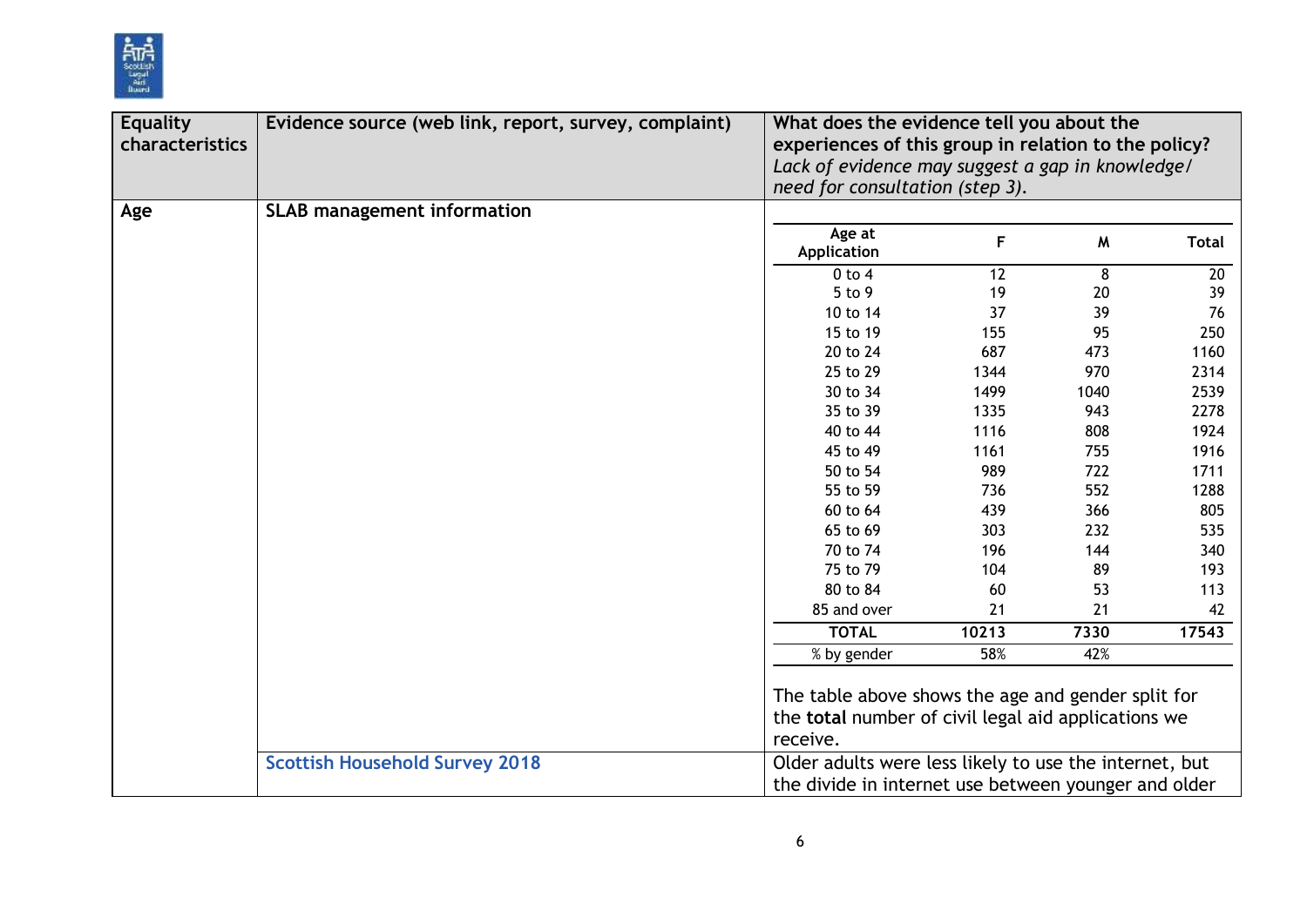

| <b>Equality</b><br>characteristics | Evidence source (web link, report, survey, complaint) | What does the evidence tell you about the<br>experiences of this group in relation to the policy?<br>Lack of evidence may suggest a gap in knowledge/<br>need for consultation (step 3).                                                                                                                     |
|------------------------------------|-------------------------------------------------------|--------------------------------------------------------------------------------------------------------------------------------------------------------------------------------------------------------------------------------------------------------------------------------------------------------------|
|                                    | www.w3.org/WAI/older-users/                           | adults has narrowed over time. There has been an<br>increase in internet use amongst adults aged 60+<br>(from 29% to 65%).                                                                                                                                                                                   |
|                                    |                                                       | Younger internet users were more likely to access the<br>internet using a smartphone than older users, with<br>96% of 16-24 year olds using smartphones compared to<br>29% of adults aged 75+.                                                                                                               |
|                                    |                                                       | We are aware that it may be the case that certain age<br>bands of customers may prefer to communicate with<br>us in different formats. This new digital facility will<br>perhaps be more attractive to younger people, but<br>any applicant can continue to complete and send<br>paper applications to SLAB. |
|                                    |                                                       | It is important that the online Form 2 can be accessed<br>using different devices, given the different practices<br>across the age ranges. There is a link between age and<br>disability and people are increasing likely to acquire a<br>disability as they get older.                                      |
|                                    |                                                       | Designing digital accessibility for older users is similar<br>to designing them for people with disabilities (see<br>below). Relevant accessibility standards are covered<br>in W3C including web content accessibility guidelines<br>(WCAG).                                                                |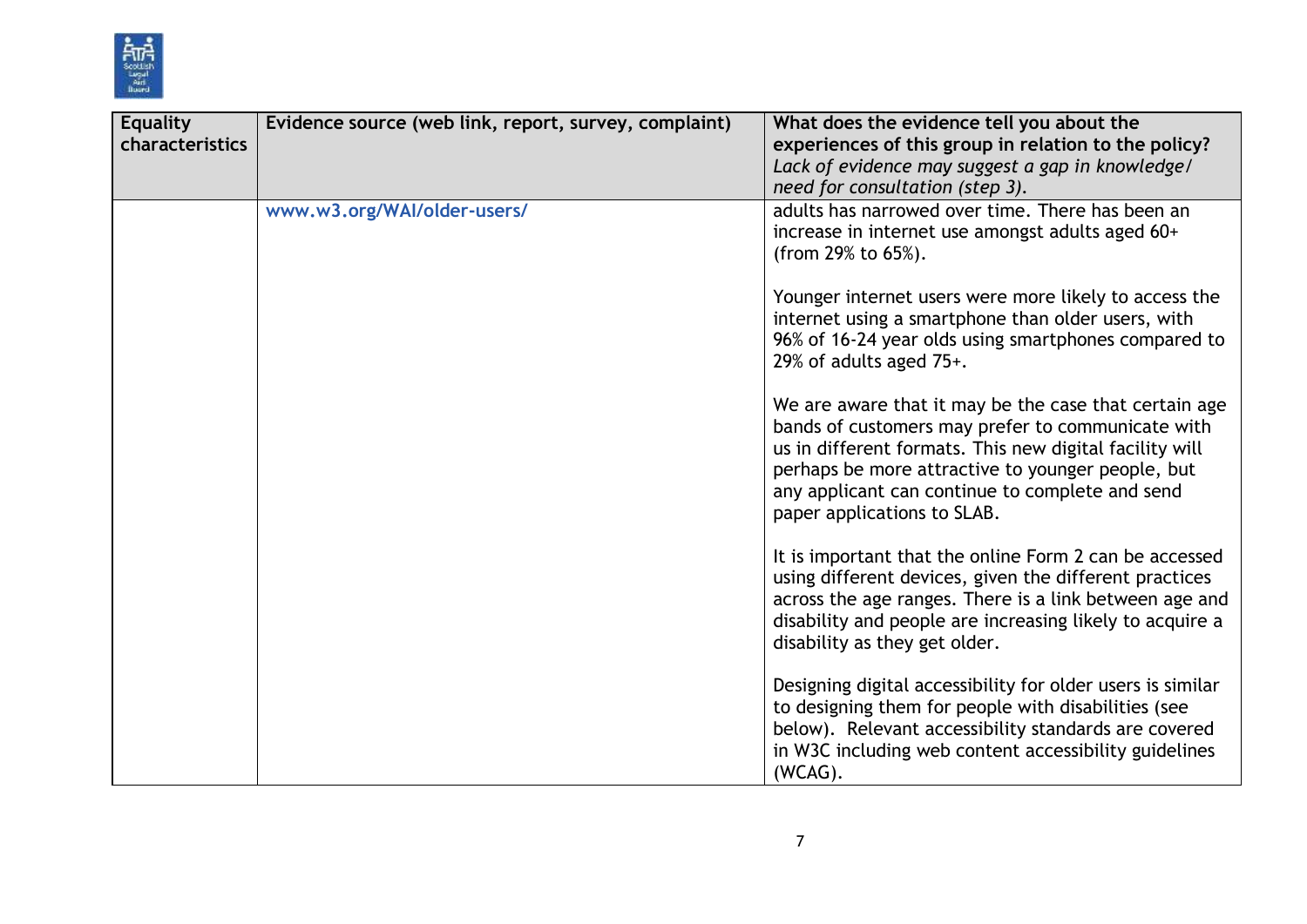

| <b>Equality</b><br>characteristics | Evidence source (web link, report, survey, complaint)                                                                                                                    | What does the evidence tell you about the<br>experiences of this group in relation to the policy?<br>Lack of evidence may suggest a gap in knowledge/<br>need for consultation (step 3).                                                                                                                                                                                                                                                                                                                                                                                                                                                                                                                                                                                                                                                 |
|------------------------------------|--------------------------------------------------------------------------------------------------------------------------------------------------------------------------|------------------------------------------------------------------------------------------------------------------------------------------------------------------------------------------------------------------------------------------------------------------------------------------------------------------------------------------------------------------------------------------------------------------------------------------------------------------------------------------------------------------------------------------------------------------------------------------------------------------------------------------------------------------------------------------------------------------------------------------------------------------------------------------------------------------------------------------|
|                                    |                                                                                                                                                                          | Many older people have age-related impairments that<br>can affect how they use the web, such as declining:<br>$\bullet$ vision $-$ including reduced contrast sensitivity,<br>colour perception, and near-focus, making it difficult<br>to read web pages<br>$\bullet$ physical ability $-$ including reduced dexterity and<br>fine motor control, making it difficult to use a mouse<br>and click small targets<br>$\bullet$ hearing $-$ including difficulty hearing higher-pitched<br>sounds and separating sounds, making it difficult to<br>hear podcasts and other audio, especially when there<br>is background music<br>$\bullet$ cognitive ability $-$ including reduced short-term<br>memory, difficulty concentrating, and being easily<br>distracted, making it difficult to follow navigation and<br>complete online tasks. |
|                                    |                                                                                                                                                                          | These issues overlap with the accessibility needs of<br>people with disabilities. Thus, websites, applications<br>and tools that are accessible to people with<br>disabilities are more accessible to older users as well.                                                                                                                                                                                                                                                                                                                                                                                                                                                                                                                                                                                                               |
| <b>Disability</b>                  | <b>SLAB Equalities data and digital standards</b><br>www.gov.uk/service-manual/helping-people-to-use-<br>your-service/making-your-service-accessible-an-<br>introduction | Within our development standards; colours, fonts,<br>sizes and components are aligned with digital first<br>Scotland guidance which sets the standards for<br>accessibility. Minimum of level AA of the Web content<br>Accessibility Guidelines (WCAG 2.1) is a minimum<br>according to government advice.                                                                                                                                                                                                                                                                                                                                                                                                                                                                                                                               |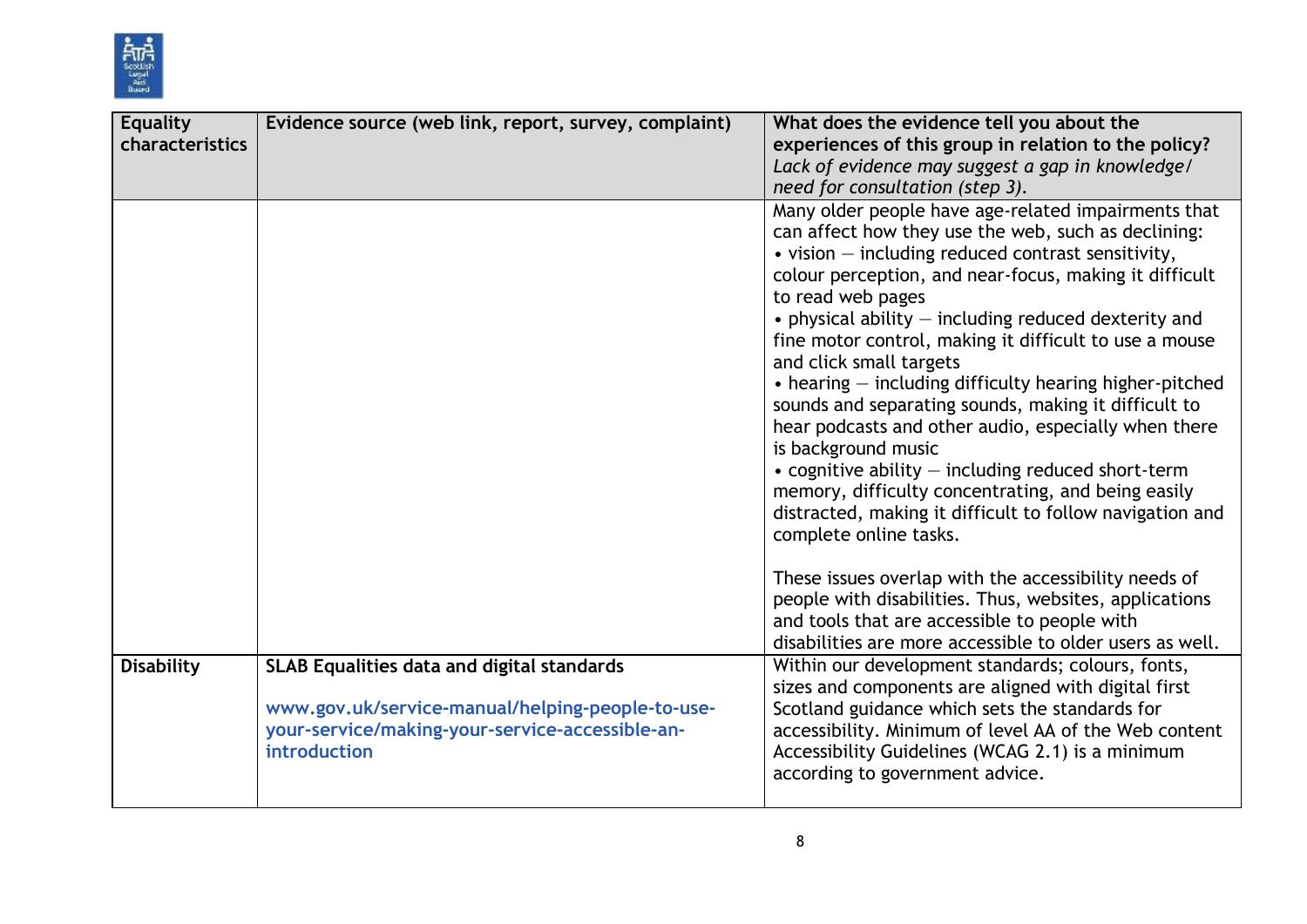

| <b>Equality</b><br>characteristics | Evidence source (web link, report, survey, complaint)                                                               | What does the evidence tell you about the<br>experiences of this group in relation to the policy?<br>Lack of evidence may suggest a gap in knowledge/<br>need for consultation (step 3).                                                                                                                                                                                                                                                                      |
|------------------------------------|---------------------------------------------------------------------------------------------------------------------|---------------------------------------------------------------------------------------------------------------------------------------------------------------------------------------------------------------------------------------------------------------------------------------------------------------------------------------------------------------------------------------------------------------------------------------------------------------|
|                                    | AbilityNet<br>https://abilitynet.org.uk/news-blogs/how-can-digital-<br>technology-help-people-dyslexia              | We can take steps to make the presentation of the<br>online form text (fonts and colours) easier for people<br>with, for example dyslexia, to read.                                                                                                                                                                                                                                                                                                           |
|                                    | <b>RNIB Scotland</b><br>www.rnib.org.uk/professionals/knowledge-and-<br>research-hub/key-information-and-statistics | It is good practice to ensure software is compatible<br>with assistive technologies such as screen magnifiers,<br>screen readers and speech recognition tools (SLAB<br>uses Read&Write Gold), and can be navigated using a<br>keyboard only. This supports people with a range of<br>needs or disabilities.                                                                                                                                                   |
|                                    | SLAB's Civil legal aid applicant survey report 2017                                                                 | All respondents were asked if they had a long standing<br>illness, health problem or disability that limits their<br>daily activity or the kind of work that they do. Just<br>over half (52%, n=282) of the respondents answered<br>yes, 40% (n=214) answered no, and the remaining<br>respondents either did not wish to say or did not<br>provide an answer (8%, n=40). The most common<br>descriptions given for disability/long standing illness<br>were: |
|                                    |                                                                                                                     | reduced physical capacity (25%)<br>mental illness (24%)<br>physical co-ordination (12%).                                                                                                                                                                                                                                                                                                                                                                      |
|                                    |                                                                                                                     | A greater proportion of respondents with disabilities<br>found it 'very easy' (50%) to provide evidence to<br>support their financial form, compared to those with<br>no disability (39%).                                                                                                                                                                                                                                                                    |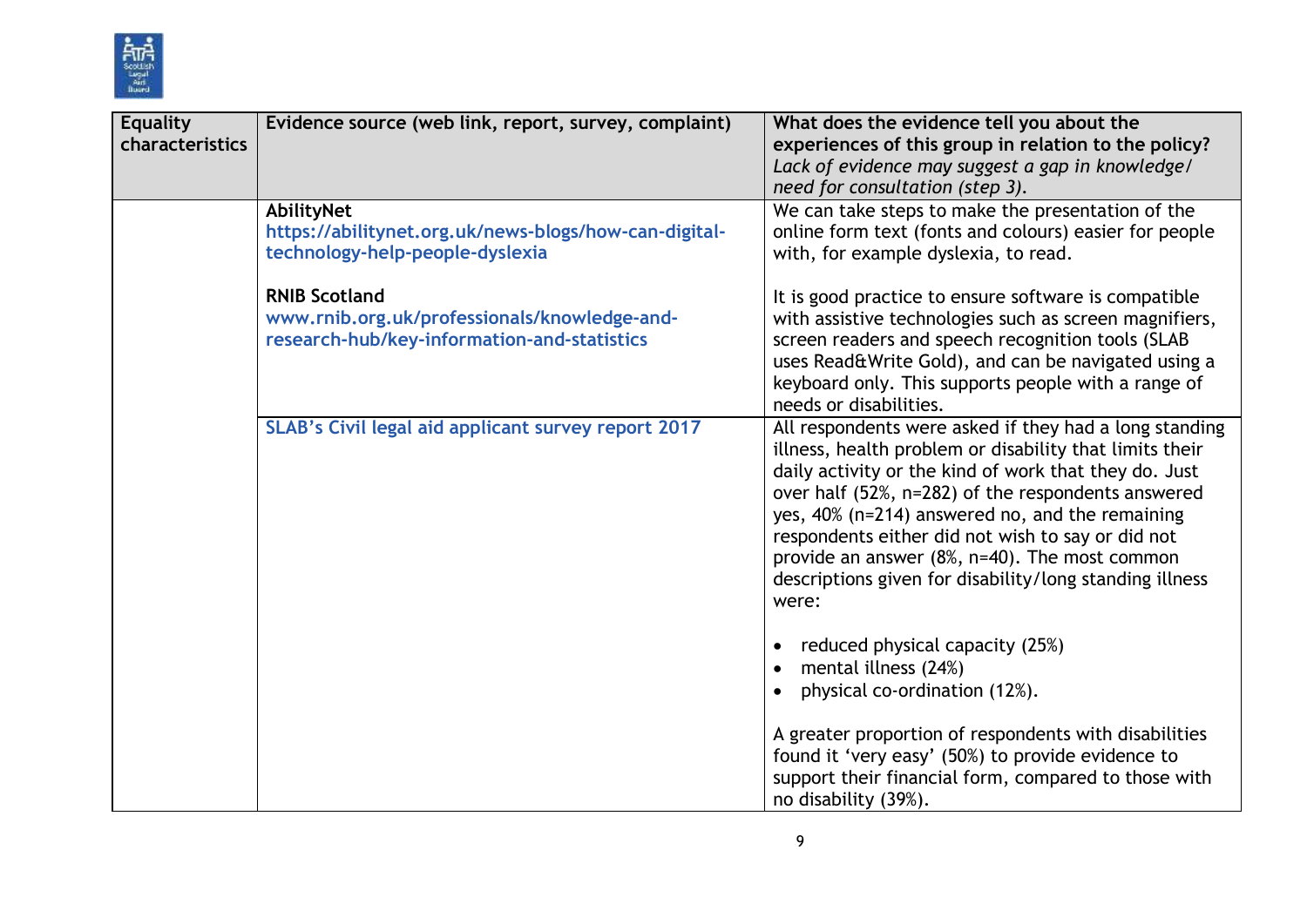

| <b>Equality</b> | Evidence source (web link, report, survey, complaint) | What does the evidence tell you about the               |
|-----------------|-------------------------------------------------------|---------------------------------------------------------|
| characteristics |                                                       | experiences of this group in relation to the policy?    |
|                 |                                                       | Lack of evidence may suggest a gap in knowledge/        |
|                 |                                                       | need for consultation (step 3).                         |
|                 |                                                       | For those who did experience difficulties in filling in |
|                 |                                                       | the financial form and/or in providing evidence, a      |
|                 |                                                       | range of issues were identified which included: the     |
|                 |                                                       | complexity of the form and level of detail required;    |
|                 |                                                       | the technical language used on the form; mental         |
|                 |                                                       | health, health issues, general language and literacy    |
|                 |                                                       | barriers.                                               |
|                 |                                                       | For some forms of disability, an online service may     |
|                 |                                                       | meet an individual's needs better than a paper          |
|                 |                                                       | process. The User Research on Civil Letters is also     |
|                 |                                                       | relevant - see below.                                   |
|                 | <b>Scottish Household Survey 2018</b>                 | 27% of adults with a long standing physical or mental   |
|                 |                                                       | health condition or illness reported not using the      |
|                 |                                                       | internet, compared with 8% of those who do not have     |
|                 | ONS information on internet users                     | any such condition. This divide in internet use is more |
|                 |                                                       | marked among the older age groups, but is prevalent     |
|                 |                                                       | across all age bands to some extent, with the           |
|                 |                                                       | exception of 16-24 year olds.                           |
|                 |                                                       | In 2019, the proportion of recent internet users was    |
|                 |                                                       | lower for adults with a disability (78%) compared with  |
|                 |                                                       | those who did not have a disability (95%).              |
|                 |                                                       |                                                         |
|                 |                                                       | By having both methods of sending financial             |
|                 |                                                       | information to us (online and paper) we will continue   |
|                 |                                                       | to be able to meet the needs of those who do not use    |
|                 |                                                       | the internet.                                           |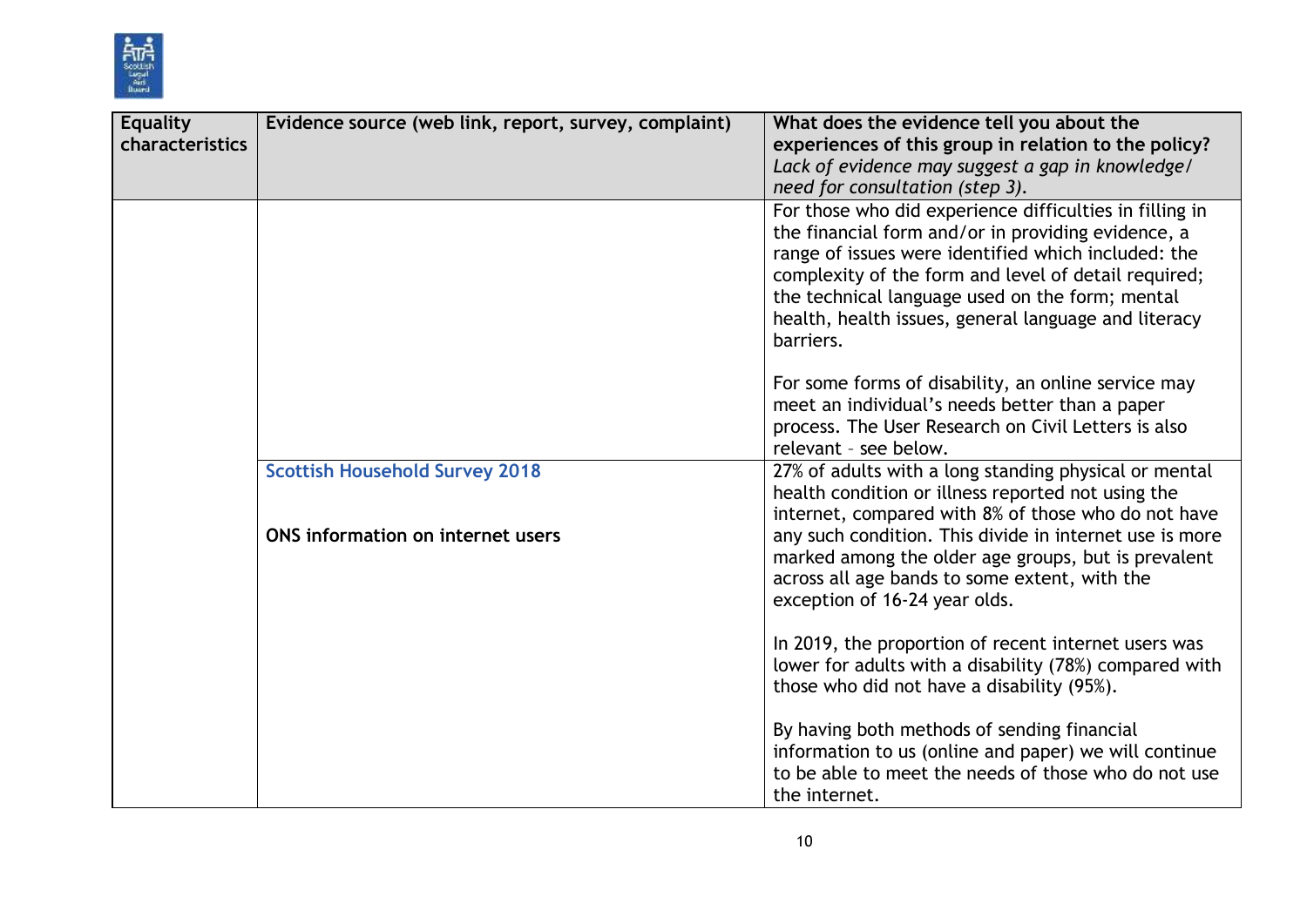

| <b>Equality</b><br>characteristics | Evidence source (web link, report, survey, complaint) | What does the evidence tell you about the<br>experiences of this group in relation to the policy?<br>Lack of evidence may suggest a gap in knowledge/<br>need for consultation (step 3).                                                                                                                                                                         |                               |                      |
|------------------------------------|-------------------------------------------------------|------------------------------------------------------------------------------------------------------------------------------------------------------------------------------------------------------------------------------------------------------------------------------------------------------------------------------------------------------------------|-------------------------------|----------------------|
|                                    | <b>SLAB Digital Standards</b>                         | We updated our development design document and it<br>is fully aligned to the standards set by Digital First<br>Scotland. Accessibility is at the core of these<br>standards and it's part of our commitment to equality<br>and accessibility. All new and upgraded products must<br>conform to these standards, which includes colours,<br>fonts and components. |                               |                      |
|                                    | SLAB's User research on template letters              | The review and research carried out on the Civil<br>letters highlighted some problems with the language<br>we use to communicate with our customers. We can<br>use these learning points to inform the text we use in<br>Form 2.                                                                                                                                 |                               |                      |
| Race                               | <b>Civil Legal Aid Applicants survey report 2017</b>  | We hold the following data in relation to the different<br>ethnic groups who had applied for legal aid during the<br>relevant survey period 2015-2016. Our data shows that<br>a small proportion of applicants are from ethnic<br>minority groups.                                                                                                               |                               |                      |
|                                    |                                                       | <b>ETHINIC GROUP</b>                                                                                                                                                                                                                                                                                                                                             | <b>NUMBER</b>                 | $\frac{9}{6}$        |
|                                    |                                                       | Prefer not to say/not answered                                                                                                                                                                                                                                                                                                                                   | $\overline{23}$               | $\overline{5}$       |
|                                    |                                                       | <b>White Scottish</b>                                                                                                                                                                                                                                                                                                                                            | 391                           | $\overline{73}$      |
|                                    |                                                       | <b>White Other British</b><br><b>White Irish</b>                                                                                                                                                                                                                                                                                                                 | 47                            | 9                    |
|                                    |                                                       | <b>White Gypsy/Traveller</b>                                                                                                                                                                                                                                                                                                                                     | $\overline{2}$<br>$\mathbf 1$ | $\leq$ 1<br>$\leq$ 1 |
|                                    |                                                       | <b>White Polish</b>                                                                                                                                                                                                                                                                                                                                              | $\overline{13}$               | $\overline{2}$       |
|                                    |                                                       | White any other ethnic group                                                                                                                                                                                                                                                                                                                                     | $\overline{15}$               | $\overline{3}$       |
|                                    |                                                       | Any Mixed or Multiple Ethnic                                                                                                                                                                                                                                                                                                                                     | 8                             | $\overline{2}$       |
|                                    |                                                       | Groups                                                                                                                                                                                                                                                                                                                                                           |                               |                      |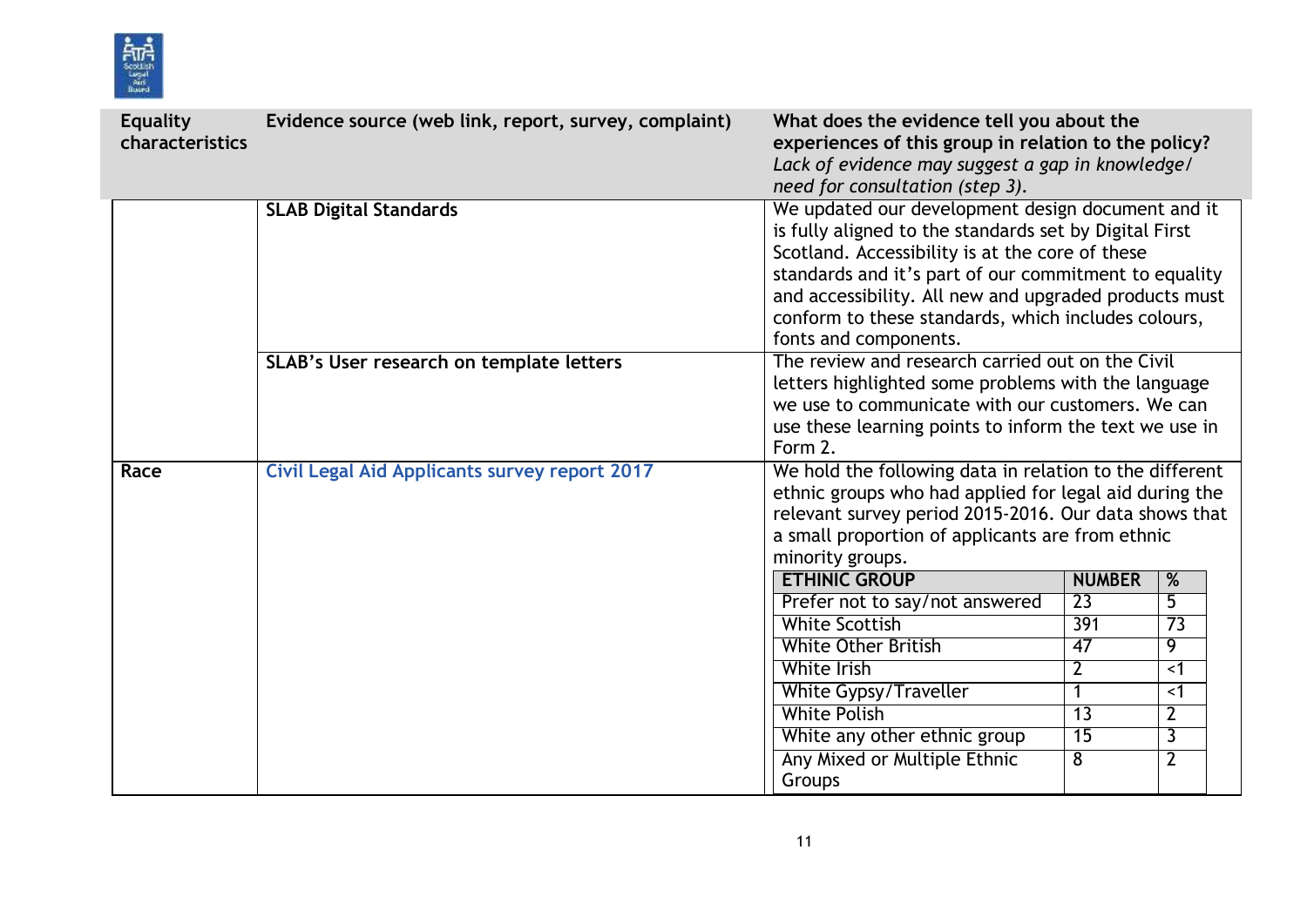

| <b>Equality</b><br>characteristics | Evidence source (web link, report, survey, complaint)           | What does the evidence tell you about the<br>experiences of this group in relation to the policy?<br>Lack of evidence may suggest a gap in knowledge/<br>need for consultation (step 3).                                                                                                                               |                  |                |
|------------------------------------|-----------------------------------------------------------------|------------------------------------------------------------------------------------------------------------------------------------------------------------------------------------------------------------------------------------------------------------------------------------------------------------------------|------------------|----------------|
|                                    |                                                                 | Pakistani, Pakistani Scottish or<br>Pakistani British                                                                                                                                                                                                                                                                  | 7                |                |
|                                    |                                                                 | Indian, Indian Scottish or Indian<br><b>British</b>                                                                                                                                                                                                                                                                    | 5                | 1              |
|                                    |                                                                 | Chinese, Chinese Scottish or<br>Chinese British                                                                                                                                                                                                                                                                        | $\overline{4}$   | 1              |
|                                    |                                                                 | <b>Asian Other</b>                                                                                                                                                                                                                                                                                                     | $\overline{5}$   | 1              |
|                                    |                                                                 | African, African Scottish or<br><b>African British</b>                                                                                                                                                                                                                                                                 | $\overline{12}$  | $\overline{2}$ |
|                                    |                                                                 | African, Caribbean or Black<br>Other                                                                                                                                                                                                                                                                                   | $\overline{2}$   | $\overline{5}$ |
|                                    |                                                                 | Other ethnic group                                                                                                                                                                                                                                                                                                     | 1                | $\leq$ 1       |
|                                    |                                                                 | Total                                                                                                                                                                                                                                                                                                                  | $\overline{536}$ | 100            |
|                                    |                                                                 | Respondents from ethnic minority groups were also<br>more likely to find it 'very' or 'fairly' easy (73%) to<br>provide evidence to support their financial form,<br>compared to those who were White British or Irish<br>$(66\%).$                                                                                    |                  |                |
|                                    | SLAB's User research on template letters                        | The review and research carried out on the Civil<br>letters highlighted some problems with our language,<br>primarily for people with English as their second<br>language. We've reviewed the language and<br>recommended standard words and phrases that can be<br>used. This work can be used in the Form 2 project. |                  |                |
| <b>Sex</b>                         | SLAB evidence - Civil legal aid applicant survey report<br>2017 | There is no evidence which indicates that this<br>characteristic will be affected by this policy.                                                                                                                                                                                                                      |                  |                |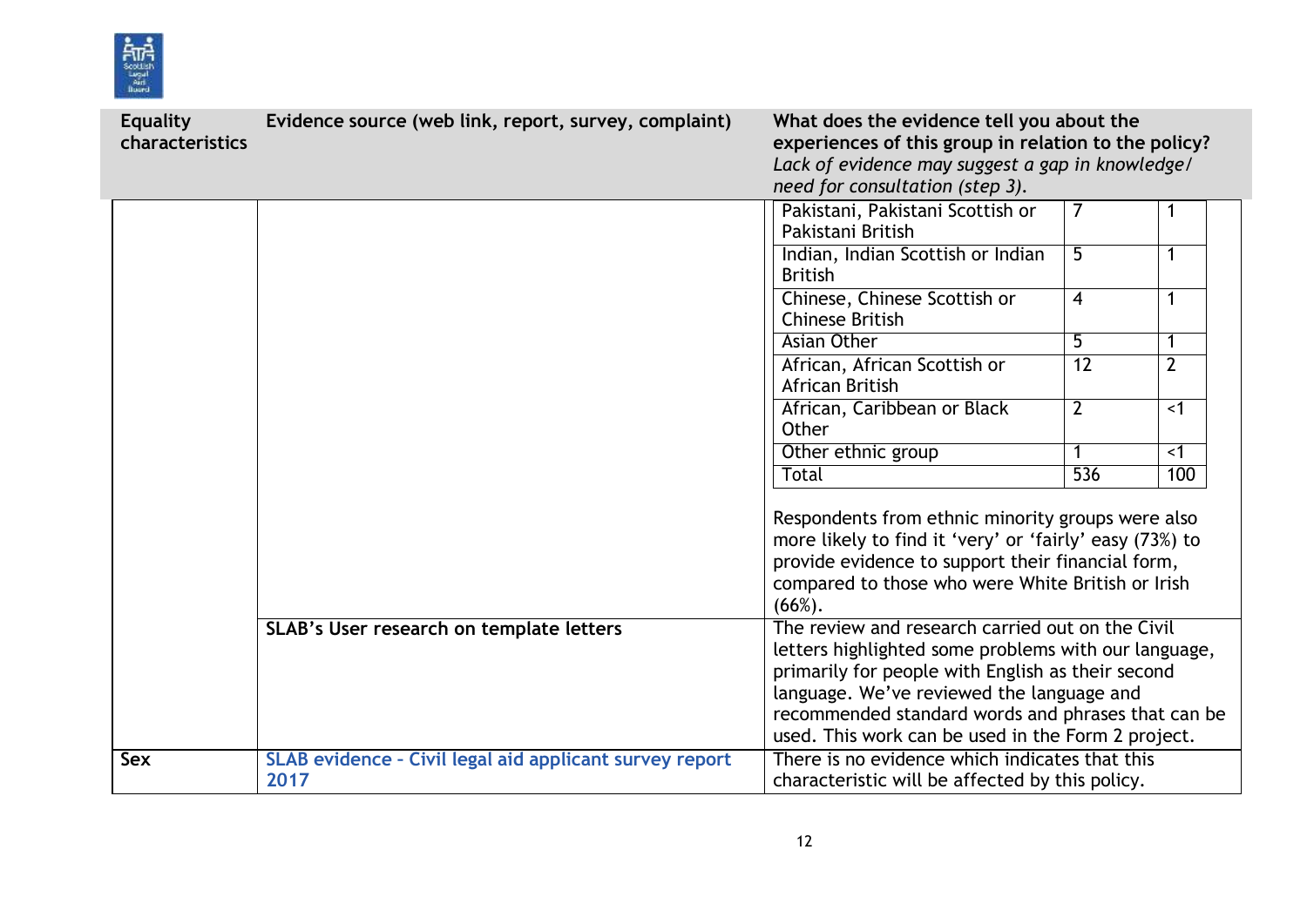

| <b>Equality</b><br>characteristics  | Evidence source (web link, report, survey, complaint)                                                                                                       | What does the evidence tell you about the<br>experiences of this group in relation to the policy?<br>Lack of evidence may suggest a gap in knowledge/<br>need for consultation (step 3).                                                                                                                                                                                                                                                          |
|-------------------------------------|-------------------------------------------------------------------------------------------------------------------------------------------------------------|---------------------------------------------------------------------------------------------------------------------------------------------------------------------------------------------------------------------------------------------------------------------------------------------------------------------------------------------------------------------------------------------------------------------------------------------------|
|                                     | In the Age section, the table on page six above shows the<br>age and gender split for the total number of civil legal aid<br>applications received by SLAB. | We are aware there's a higher number of applications<br>from females than males between the ages of 25 to<br>54, but we do not think this would have any impact, it<br>simply reflects the position in society whereby more<br>females pursue divorces or contact actions.                                                                                                                                                                        |
| Gender<br>Reassignment              | SLAB evidence - Civil legal aid applicant survey report<br>2017                                                                                             | All respondents were asked if their gender identity<br>was the same as the gender they were assigned at<br>birth. The majority (95%, n=507) said their gender<br>identity was the same, with only $1\%$ (n=7) stating it<br>was not. The remainder of respondents $(4\% , n=22)$<br>either did not wish to say or did not provide an<br>answer. There is no evidence which indicates that this<br>characteristic will be affected by this policy. |
| <b>Sexual</b><br>orientation        | SLAB evidence - Civil legal aid applicant survey report<br>2017                                                                                             | The majority of respondents described their sexual<br>identity as 'heterosexual/straight' (93%, n=483), with<br>1% (n=4) of respondents being 'gay/lesbian', 1% (n=3)<br>being 'bisexual' and 1% (n=3) selecting 'other'. The<br>remaining respondents (4%, n=23) either did not wish<br>to say or did not answer the question. There is no<br>evidence which indicates that this characteristic will<br>be affected by this policy.              |
| <b>Religion or</b><br><b>Belief</b> | SLAB evidence - Civil legal aid applicant survey report<br>2017                                                                                             | Over one third (38%, n=205) of respondents described<br>themselves as not belonging to any religion, religious<br>denomination or body, with a further $8\%$ (n=43) not<br>wishing to say or not providing an answer. Of the<br>remainder of respondents, 'Church of Scotland' was<br>the most common response (23%, n=121), followed by<br>'Roman Catholic' (15%, n=81), 'Other Christian' (7%,                                                  |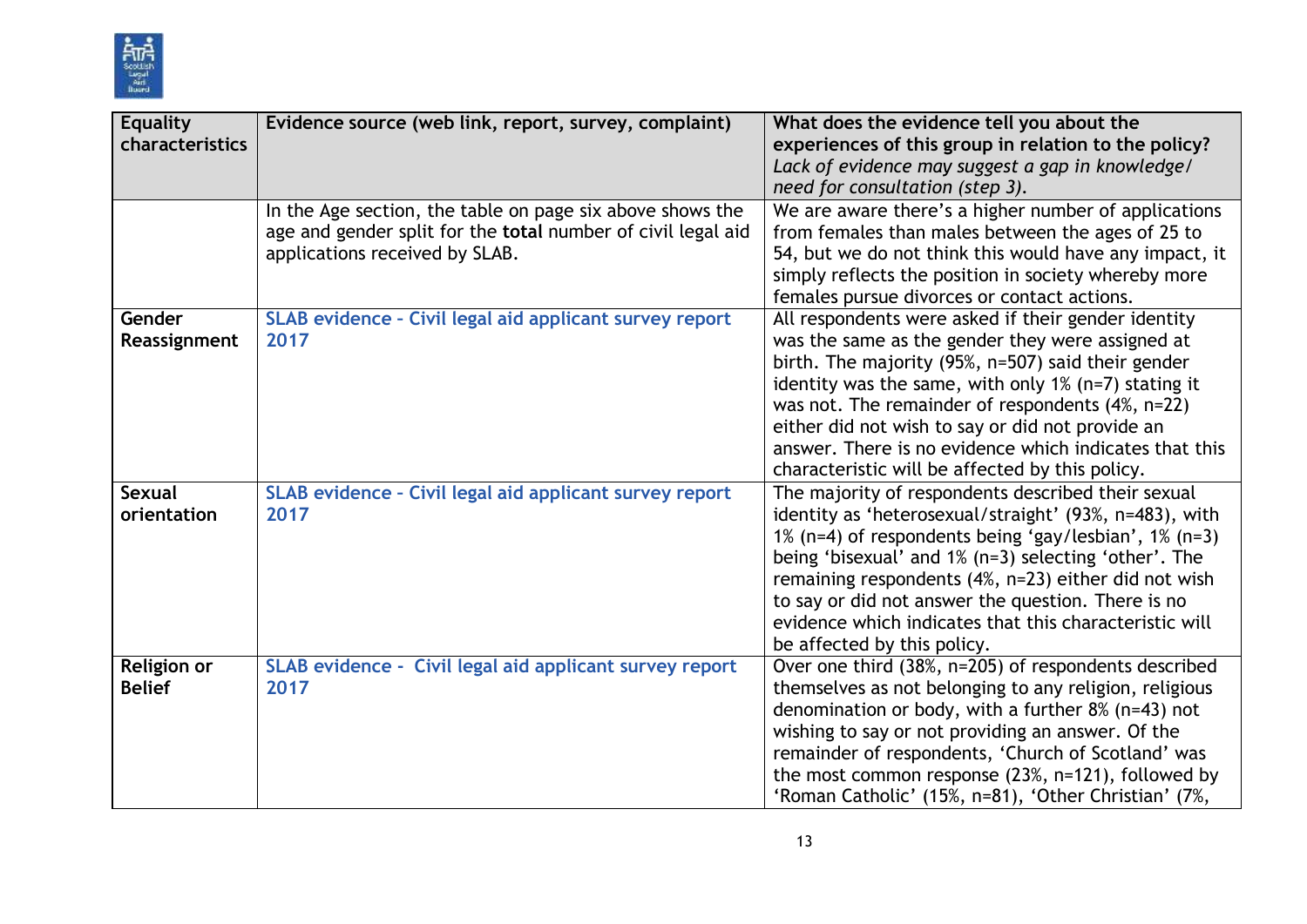

| <b>Equality</b>    | Evidence source (web link, report, survey, complaint) | What does the evidence tell you about the               |
|--------------------|-------------------------------------------------------|---------------------------------------------------------|
| characteristics    |                                                       | experiences of this group in relation to the policy?    |
|                    |                                                       | Lack of evidence may suggest a gap in knowledge/        |
|                    |                                                       | need for consultation (step 3).                         |
|                    |                                                       | n=39), 'Muslim' (3%, n=17) and 'Other' (3%, n=17).      |
|                    |                                                       | The remaining respondents described themselves as       |
|                    |                                                       | being:                                                  |
|                    |                                                       | • Buddhist $(1\% , n=4)$                                |
|                    |                                                       | Pagan (1%, n=4)                                         |
|                    |                                                       |                                                         |
|                    |                                                       | Sikh (1%, n=4)                                          |
|                    |                                                       | Hindu $($ < 1%, n=1)                                    |
|                    |                                                       | There is no evidence which indicates that this          |
|                    |                                                       | characteristic will be affected by this policy.         |
| Pregnancy or       | No evidence found                                     | There is no evidence which indicates that this          |
| maternity          |                                                       | characteristic will be affected by this policy.         |
| Marriage or        | No evidence found                                     | There is no evidence which indicates that this          |
| civil              |                                                       | characteristic will be affected by this policy.         |
| partnership        |                                                       |                                                         |
| Care               | www.communitycare.co.uk/2019/04/01/official-          | 20% of care leavers do not have access to internet at   |
| <b>Experienced</b> | statistics-dont-tell-us-experiences-care-leavers/     | home (compared to 9% of young people in the general     |
| (corporate         |                                                       | population), according to a survey of care experienced  |
| parenting          |                                                       | young people in England.                                |
| duty)              | Who Cares? Scotland, Care Experienced Young People's  | Young people both in and after care can often be        |
|                    | <b>Views</b>                                          | unreachable via telephone or internet for various       |
|                    | www.whocaresscotland.org                              | reasons, including affordability and also due to        |
|                    |                                                       | frequently losing phones as a result of their chaotic   |
|                    |                                                       | living situations. Corporate parents must be aware of   |
|                    |                                                       | this reality and in delivering their duties under the   |
|                    |                                                       | Act; they must take account of this and utilise a range |
|                    |                                                       | of information methods to connect with care             |
|                    |                                                       | experienced young people.                               |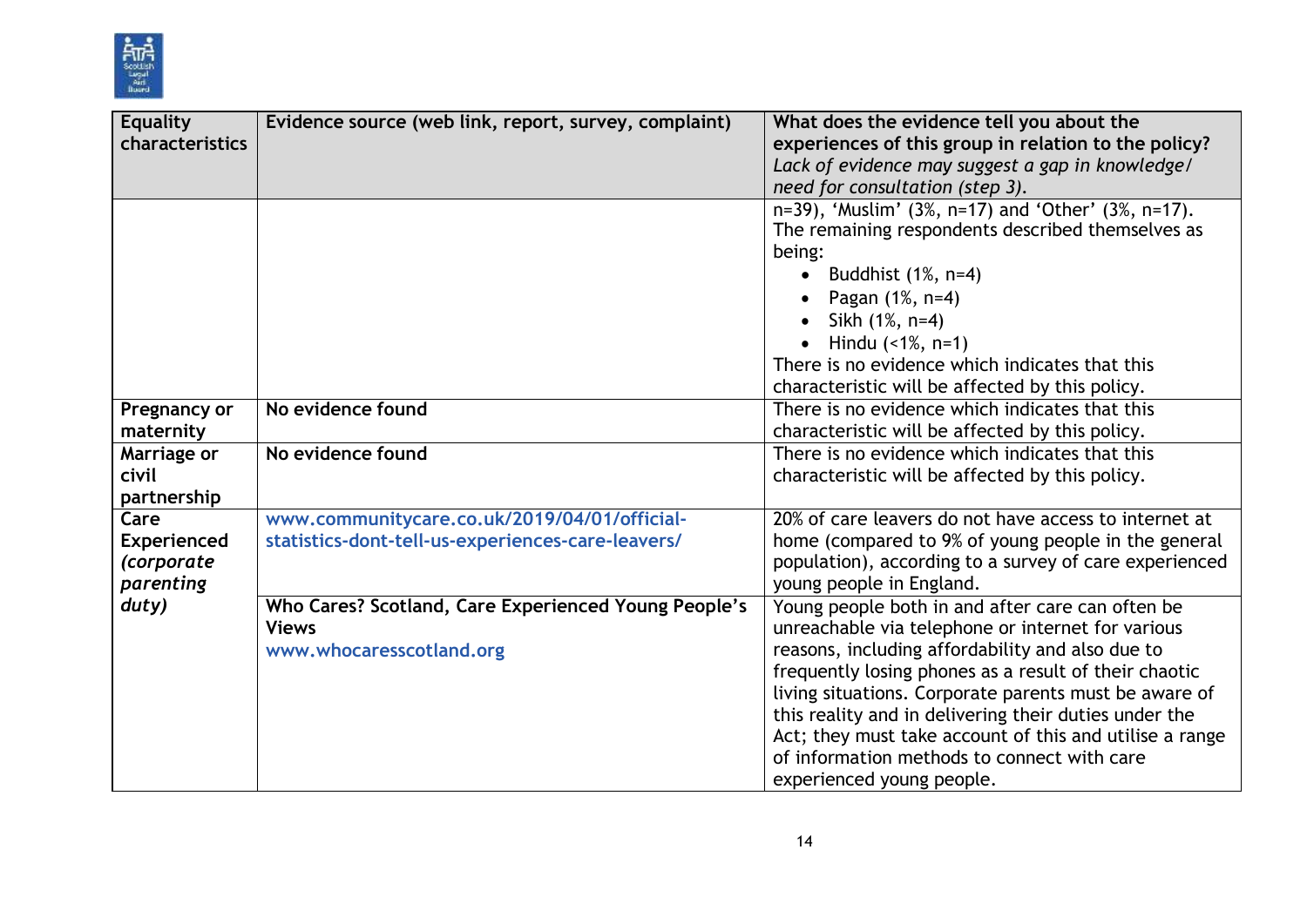

| Equality<br>characteristics    | Evidence source (web link, report, survey, complaint)     | What does the evidence tell you about the<br>experiences of this group in relation to the policy?<br>Lack of evidence may suggest a gap in knowledge/<br>need for consultation (step 3).                                                                                                                                                                                                                                                                                       |
|--------------------------------|-----------------------------------------------------------|--------------------------------------------------------------------------------------------------------------------------------------------------------------------------------------------------------------------------------------------------------------------------------------------------------------------------------------------------------------------------------------------------------------------------------------------------------------------------------|
|                                | Civil legal aid applicant survey report 2017              | All respondents were asked if they were currently, or<br>had ever been, looked after by a Local Authority. Over<br>three quarters (78%, n=418) of the respondents had<br>never been looked after, 3% (n=15) stated they had<br>previously been looked after, and 2% (n=10) stated<br>they were currently looked after. The remaining<br>respondents (17%, n=93) either did not wish to say or<br>did not provide an answer.                                                    |
| Other<br><b>Considerations</b> | <b>Scottish Household Survey 2018</b><br><b>SLAB data</b> | The Scottish Household survey found that home<br>internet access has increased steadily over time,<br>reaching an all-time high of 87% of households in<br>2018. Households with lower incomes and in<br>Scotland's most deprived areas were less likely to<br>have home internet access than higher income<br>households and those in less deprived areas, but the<br>gap has narrowed in recent years. Around one in eight<br>(13%) adults do not use the internet at all.   |
|                                |                                                           | The ways in which people access the internet are<br>becoming increasingly diverse. Almost all internet<br>users (97%) said they use the internet at home. 30%<br>said they make personal use of the internet at work.<br>Households with internet access in the 20% most<br>deprived areas in Scotland were less likely to own<br>smart appliances, with 83% of those in the most<br>deprived areas having no smart appliances compared<br>to 66% in the least deprived areas. |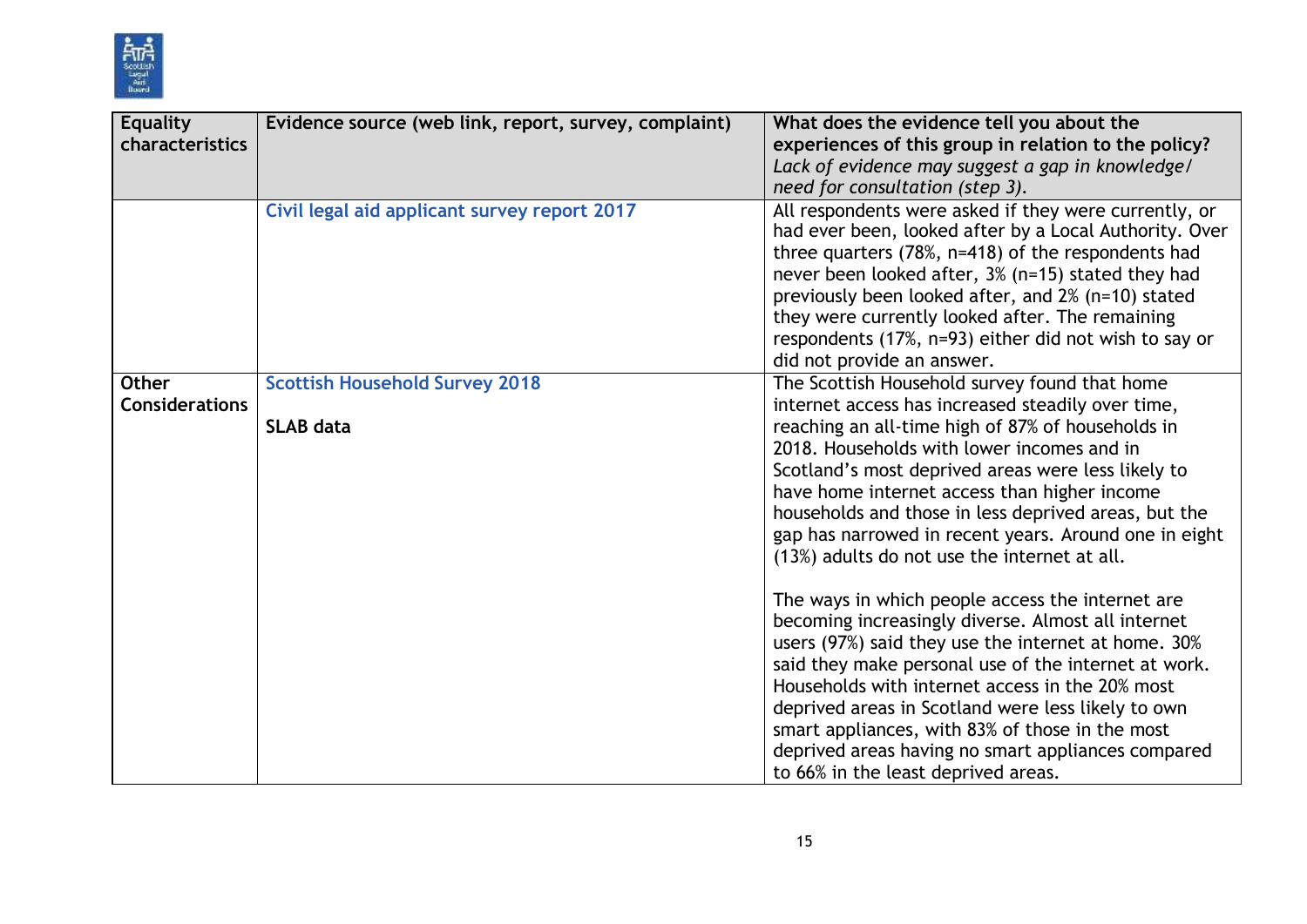

| <b>Equality</b><br>characteristics | Evidence source (web link, report, survey, complaint) | What does the evidence tell you about the<br>experiences of this group in relation to the policy?<br>Lack of evidence may suggest a gap in knowledge/<br>need for consultation (step 3).                                                                                                                                                                                                                                                                                                                                                                                                                                                                                    |
|------------------------------------|-------------------------------------------------------|-----------------------------------------------------------------------------------------------------------------------------------------------------------------------------------------------------------------------------------------------------------------------------------------------------------------------------------------------------------------------------------------------------------------------------------------------------------------------------------------------------------------------------------------------------------------------------------------------------------------------------------------------------------------------------|
|                                    |                                                       | Currently around 51% of all Form 2 applications are<br>rejected in the first instance. The main reason for this<br>is because they do not contain the correct or enough<br>information to make an assessment. A further 21% are<br>continued in the first instance for more information as<br>they contain slightly more information than the<br>rejected applications. With the introduction of the<br>online Form 2 we can design the questions and process<br>flow so that applicants are not overwhelmed and they<br>only need to answer questions that are relevant to<br>their personal circumstances. Specific advice on<br>documentation to upload could also help. |

#### 2.2 Using the information above and your knowledge of the policy, summarise your overall assessment of how important **and relevant the policy is likely to be for equality groups.**

The evidence above suggests there are likely to be differential impacts on people due to their disability, age or that they are care experienced. Whilst there is no available evidence to show that an online Form 2 could impact on race, issues of language and presentation of information are important when designing a system.

2.3 Outcome of step 2 and next steps. Complete the table below to inform the next stage of the EqIA process. *Consult with the project group and/or Corporate Policy Officer (Equalities) on completing this section.*

| Outcome of step 2 following initial evidence gathering and   | Yes/No              | Next steps                                         |
|--------------------------------------------------------------|---------------------|----------------------------------------------------|
| relevance to equality characteristics                        | $(Y \text{ or } N)$ |                                                    |
| There is no relevance to equality or our corporate parenting | <sub>N</sub>        | Proceed to Step 5: agree with decision makers      |
| duties                                                       |                     | that no EqIA is required based on current evidence |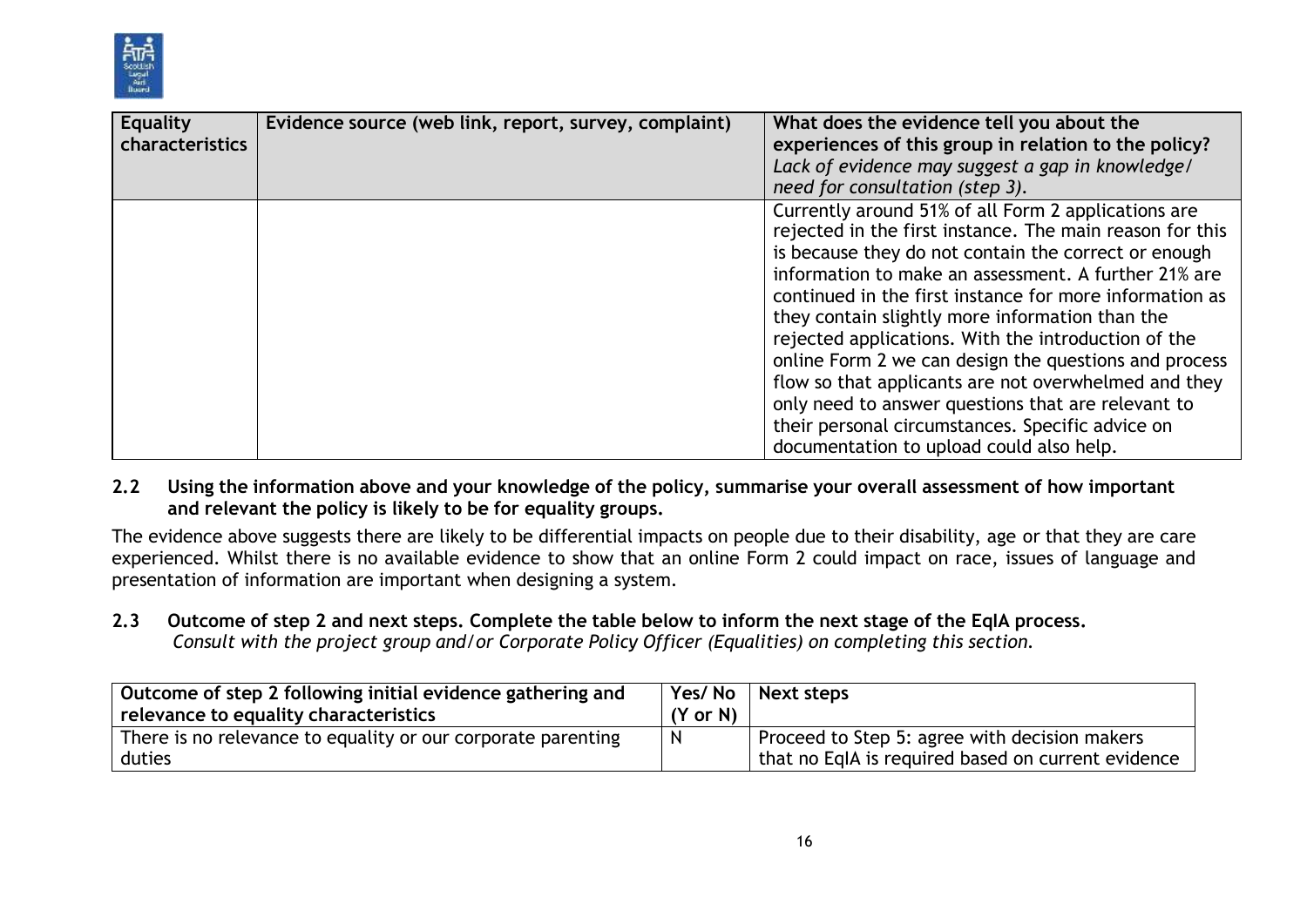

| There is relevance to some or all of the equality groups and/      | Proceed to Step 3: complete full EqIA |
|--------------------------------------------------------------------|---------------------------------------|
| or our corporate parenting duties                                  |                                       |
| It is unclear if there is relevance to some or all of the equality | Proceed to Step 3: complete full EgIA |
| groups and/or our corporate parenting duties                       |                                       |

## **Step 3 – stakeholder involvement and consultation**

This step will help you to address any gaps in evidence identified in Step 2. Speaking to people who will be affected by your policy / practice / process / service can help clarify the impact it will have on different equality groups.

Remember that sufficient evidence is required for you to show 'due regard' to the likely or actual impact of your policy / practice / process / service on equality groups. An inadequate analysis in an assessment may mean failure to meet the **general duty**.

The Policy and Development team can help to identify appropriate ways to engage with external groups or to undertake *research to fill evidence gaps.*

## **3.1 Do you/did you have any consultation or involvement planned for this policy?**

Yes

- **3.2 List all the stakeholder groups that you will talk to about this policy.**
- Members of the public / Applicants
- Solicitors
- Civil Financial Assessment & API teams
- Other SLAB staff in other teams including: CLAO, Collections Unit staff, Civil Merits and AMI.
- 3.3 What did you learn from the consultation/involvement? Remember to record relevant actions in the assessment **action log.**

We are using Agile project methodology. Development is an iterative process. Basic functionality has been created and each round of user testing will help develop the product to meet user needs.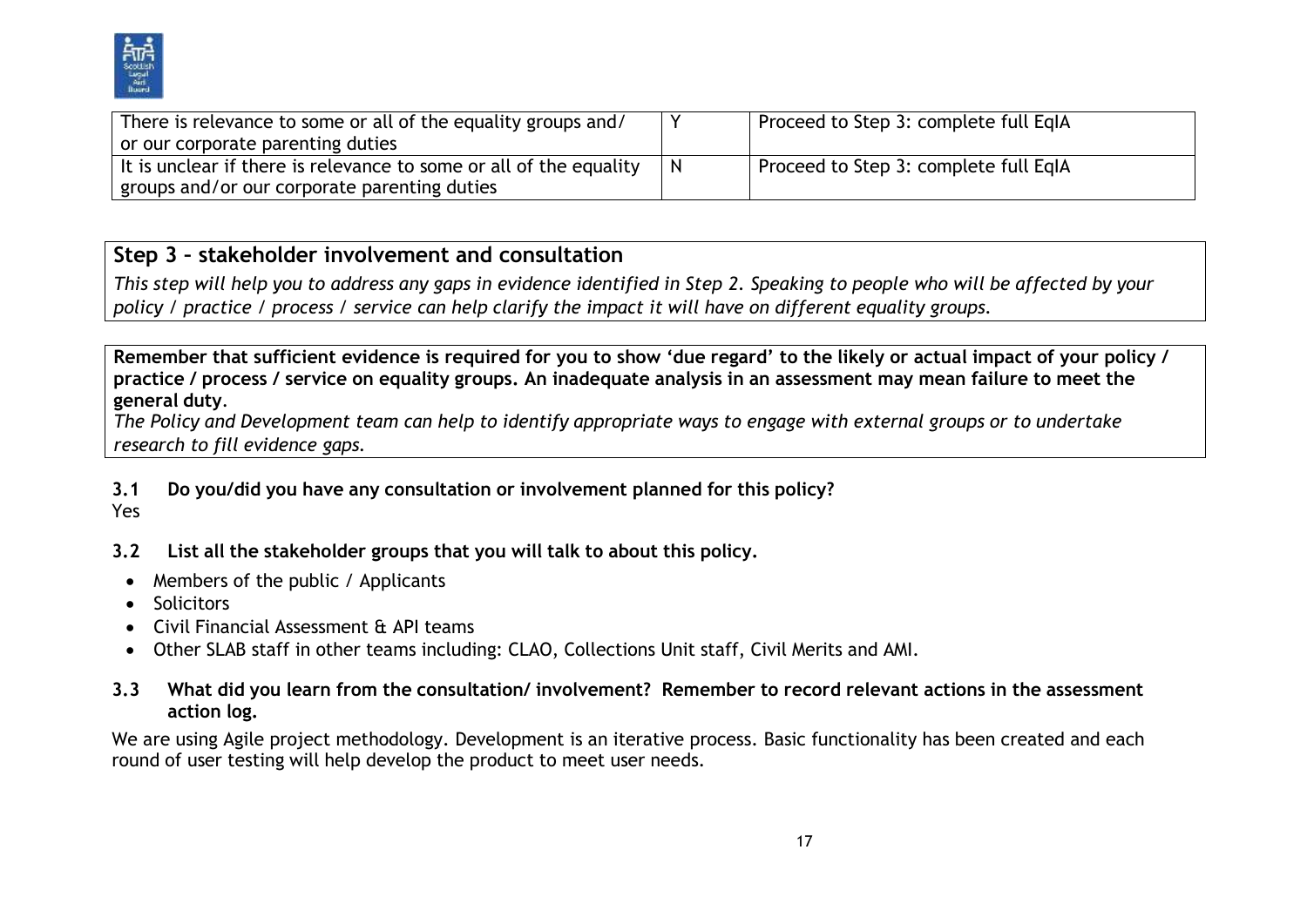

| <b>Date</b>   | Consultation  | <b>Description</b>                                                      | <b>Demographics</b>                | <b>Outcome</b>                                                       |
|---------------|---------------|-------------------------------------------------------------------------|------------------------------------|----------------------------------------------------------------------|
| 13 August     | User feedback | 6 volunteers (4 non-financial                                           | Age                                | The feedback was collated and a                                      |
| 2019          | sessions      | assessment staff from SLAB and 2                                        | $\bullet$ Up to 25yrs - 2          | report produced; Summary of user                                     |
|               |               | staff from the Ethical Standards                                        | volunteers                         | research pilot and findings.                                         |
|               |               | Commission, who share the same                                          | • $26 - 35yrs - 0$                 |                                                                      |
|               |               | building) to carry out user research                                    | volunteers                         | All volunteers said that they                                        |
|               |               | on the development of the electronic                                    | $-36 - 45$ yrs -3                  | would prefer to complete a digital                                   |
|               |               | version of the Form 2 applications.                                     | volunteers                         | form if given the choice between                                     |
|               |               | The scope of the User Research was                                      | • 46yrs or over - 1<br>volunteer   | digital and paper formats.                                           |
|               |               | carried out on the electronic form for                                  |                                    | The list of issues requiring                                         |
|               |               | the purpose of gathering information                                    | Race                               | wording change / bug fixes is                                        |
|               |               | on:                                                                     | • There was                        | included in the report and these                                     |
|               |               | • the functionality of the form,                                        | representation from                | have been actioned.                                                  |
|               |               | • how intuitive the form is to                                          | a minority ethnic                  |                                                                      |
|               |               | complete                                                                | group.                             | No issues were highlighted                                           |
|               |               | • identifying complex or confusing                                      |                                    | affecting groups with protected                                      |
|               |               | sections of the form.                                                   |                                    | characteristics, other than a                                        |
|               |               |                                                                         | <b>Disability</b>                  | presentational issue about the                                       |
|               |               |                                                                         | • Two people                       | difficulty of displaying a long list                                 |
|               |               |                                                                         | declared a disability              | of state benefits.                                                   |
|               |               |                                                                         | or long term health                |                                                                      |
|               |               |                                                                         | condition.                         |                                                                      |
| 02<br>October | User feedback | We had four volunteers. All                                             | Age                                | The feedback was collated and a                                      |
| 2019          | sessions      | volunteers were recruited from SLAB                                     | • Up to $25$ yrs - 0<br>volunteers | report produced; Summary of user                                     |
|               |               | (financial assessment staff), some<br>with very little knowledge of the | • $26 - 35yrs - 1$                 | research pilot and findings. The<br>list of issues requiring wording |
|               |               | form.                                                                   | volunteers                         | change / bug fixes is included in                                    |
|               |               |                                                                         | $\cdot$ 36 - 45yrs - 0             | the report and these have been                                       |
|               |               | The scope of the User Research was                                      | volunteers                         | actioned.                                                            |
|               |               | carried out on the electronic form for                                  | • 46yrs or over - 3                | All volunteers stated that they                                      |
|               |               |                                                                         | volunteers                         | would prefer to complete a digital                                   |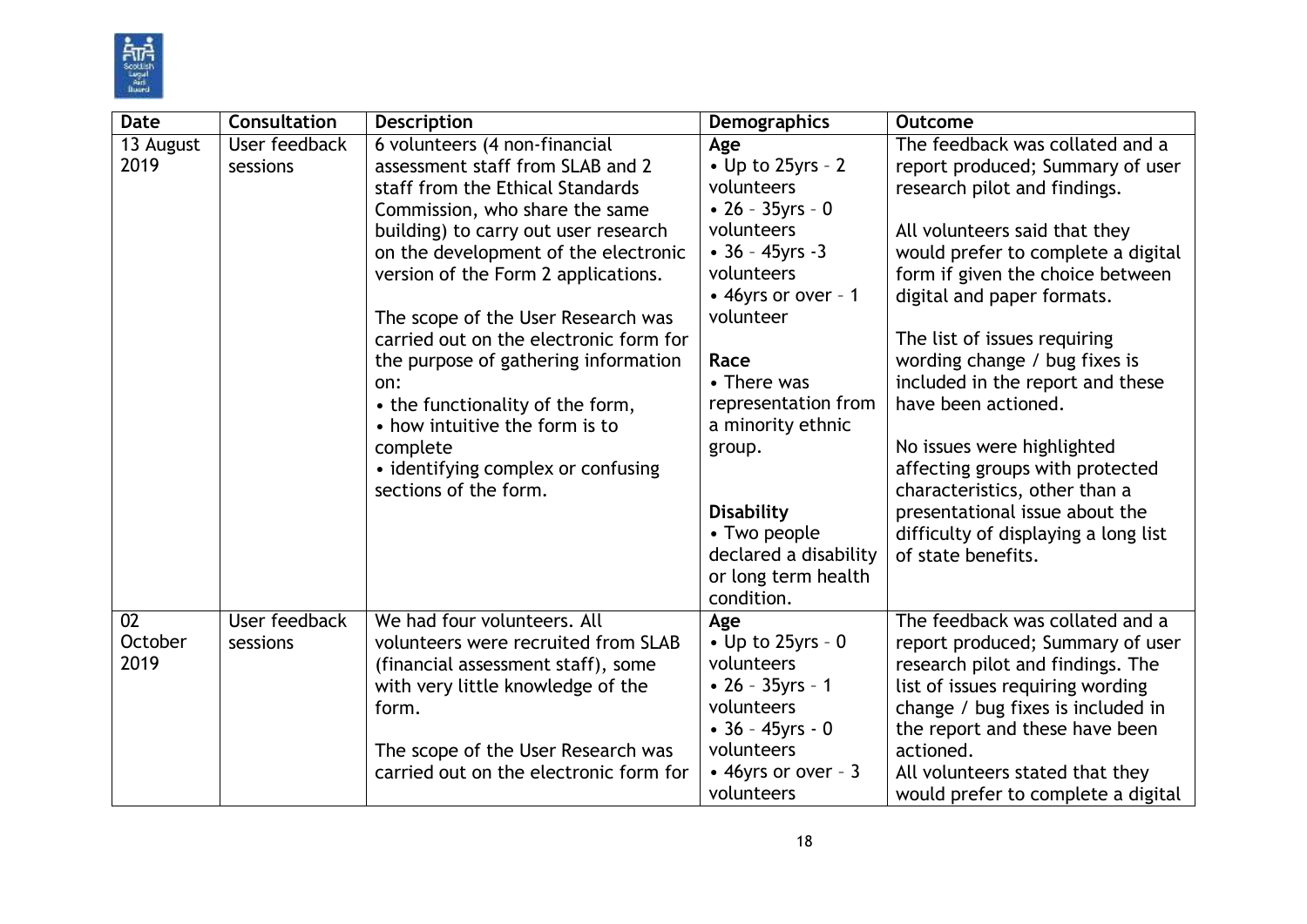

|                        |                           | the purpose of gathering information<br>on:<br>• the functionality of the form<br>• how intuitive the form is to<br>complete<br>• identifying complex or confusing<br>sections of the form<br>• feedback on preferred layout<br>where two options were given.                                                                                                                                                                                                                                                       | Race<br>$\bullet$ No minority<br>ethnic groups<br>were<br>represented.<br>Disability<br>• None declared.                                                                                                                                                                                                                                       | form if given the choice between<br>digital and paper formats.<br>One issue highlighted affecting<br>groups with protected<br>characteristics was the need to<br>have a uniform 12pt font size or<br>larger.                                                                                                                                                                                                                                                                                                                                                                                     |
|------------------------|---------------------------|---------------------------------------------------------------------------------------------------------------------------------------------------------------------------------------------------------------------------------------------------------------------------------------------------------------------------------------------------------------------------------------------------------------------------------------------------------------------------------------------------------------------|------------------------------------------------------------------------------------------------------------------------------------------------------------------------------------------------------------------------------------------------------------------------------------------------------------------------------------------------|--------------------------------------------------------------------------------------------------------------------------------------------------------------------------------------------------------------------------------------------------------------------------------------------------------------------------------------------------------------------------------------------------------------------------------------------------------------------------------------------------------------------------------------------------------------------------------------------------|
| 05<br>December<br>2019 | User feedback<br>sessions | Volunteers were recruited from out<br>with SLAB. All were office workers<br>who had very little or no knowledge<br>of the form or legal aid process.<br>The scope of the User Research was<br>carried out on the electronic form for<br>the purpose of gathering information<br>on:<br>• the functionality of the form<br>• how intuitive the form is to<br>complete<br>• identifying complex or confusing<br>sections of the form<br>• any behaviour issues with different<br>devices used throughout the session. | Age<br>$\bullet$ Up to 25yrs - 0<br>volunteers<br>$\cdot$ 26 - 35yrs - 0<br>volunteers<br>$\cdot$ 36 - 45yrs - 0<br>volunteers<br>• 46yrs or over - 4<br>volunteers<br>Race<br>$\bullet$ No minority<br>ethnic groups<br>were<br>represented.<br><b>Disability</b><br>• 3 people declared<br>a disability or long<br>term health<br>condition. | The feedback was collated and a<br>report produced; Summary of user<br>research pilot and findings. The<br>list of issues requiring wording<br>change / bug fixes is included in<br>the report and these have been<br>actioned.<br>Two volunteers indicated that<br>they would prefer to use digital<br>forms, with two volunteers<br>selecting paper forms as their<br>preference.<br>We received useful feedback on<br>the use of graphics, colours,<br>layout and use on different<br>devices. These are useful issues to<br>resolve for age, disability and<br>race related characteristics. |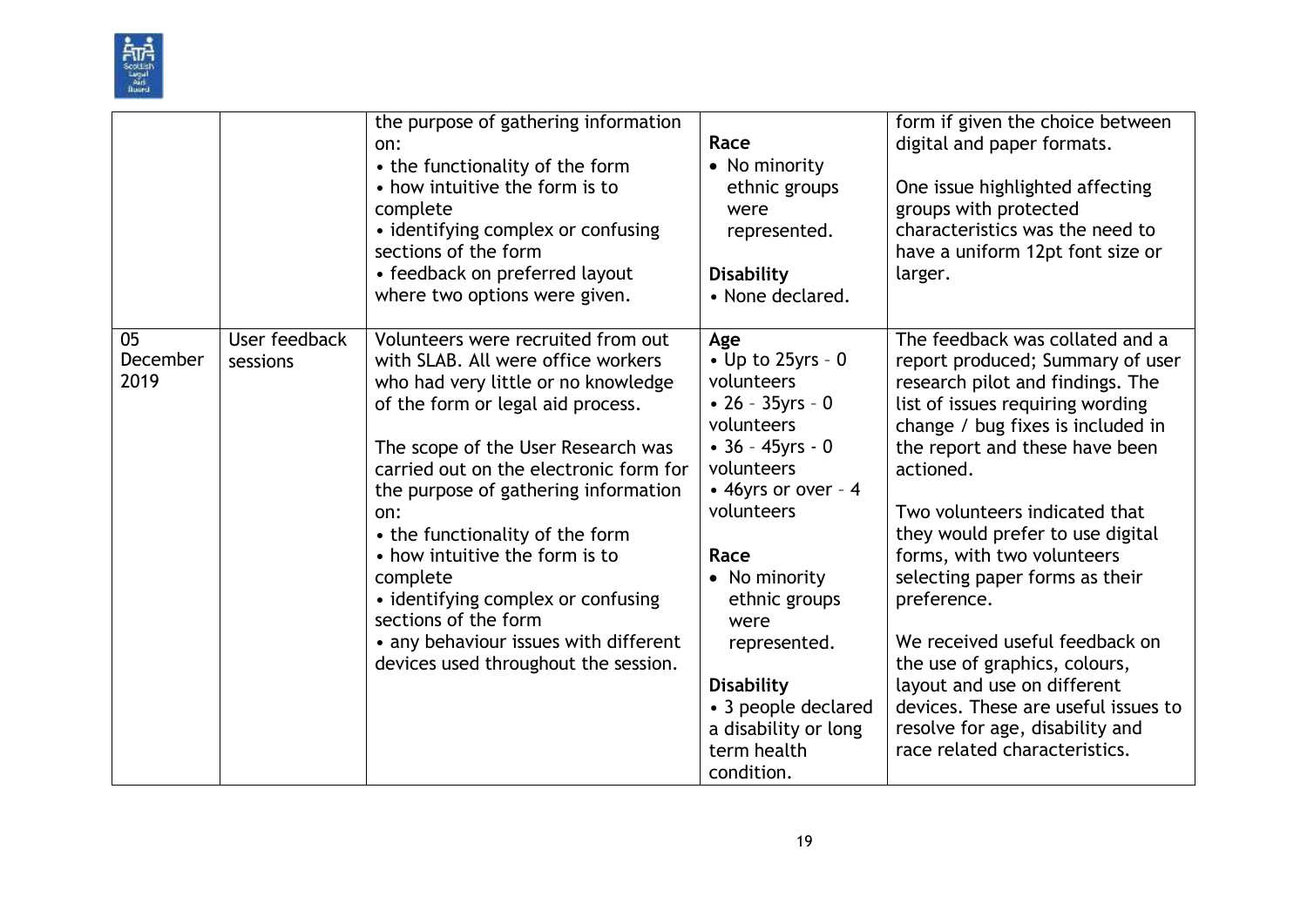

| Jan - | Financial  | System demonstrations given to the | Not collected. | Font size of free text box to be |
|-------|------------|------------------------------------|----------------|----------------------------------|
| March | Assessment | team. Written feedback given.      |                | 12pt minimum.                    |
| 2020  | l eam      |                                    |                |                                  |
|       | Feedback   |                                    |                |                                  |

A lot of the feedback we received during these sessions is applicable to the paper form and guidance, in particular making the purpose of the data collection clear. The language we use in our communication needs to be clear and concise. We need to remove any jargon and legal terms from our communication with applicants.

#### **Further consultation considered**

The project board considered using the Scottish Government's Digital Usability Testing Lab and agreed to develop a proposal to proceed with this testing, which would have a particular focus on those with protected characteristics. However, due to Covid-19, it has not been possible to do this.

To allow further user input, a pilot has been developed to let us live-test the form with a small group of firms and their clients.

## **Step 4 - Impact on equality groups and steps to address these**

You must consider the three aims of the general duty for each protected characteristic. The following questions will help:

1) Is there potential for discrimination, victimisation, harassment or other unlawful conduct that is prohibited under the *Equality Act 2010 and how will this be mitigated?*

2) Is there potential to advance equality of opportunity between people who share a characteristic and those who do not, and *how can this be achieved?*

3) Is there potential for developing good relations between people who share a relevant protected characteristic and those who *do not, and how can this be achieved?*

4.1 Does the policy have any impacts (whether intended or unintended, positive or negative) on any of the equality characteristics? In the tables below, record the impact of the policy, as it is planned or as it operates, might have on each equality characteristic and describe what changes in policy or actions will be required to mitigate that impact. *Copy any actions across to the project action log.*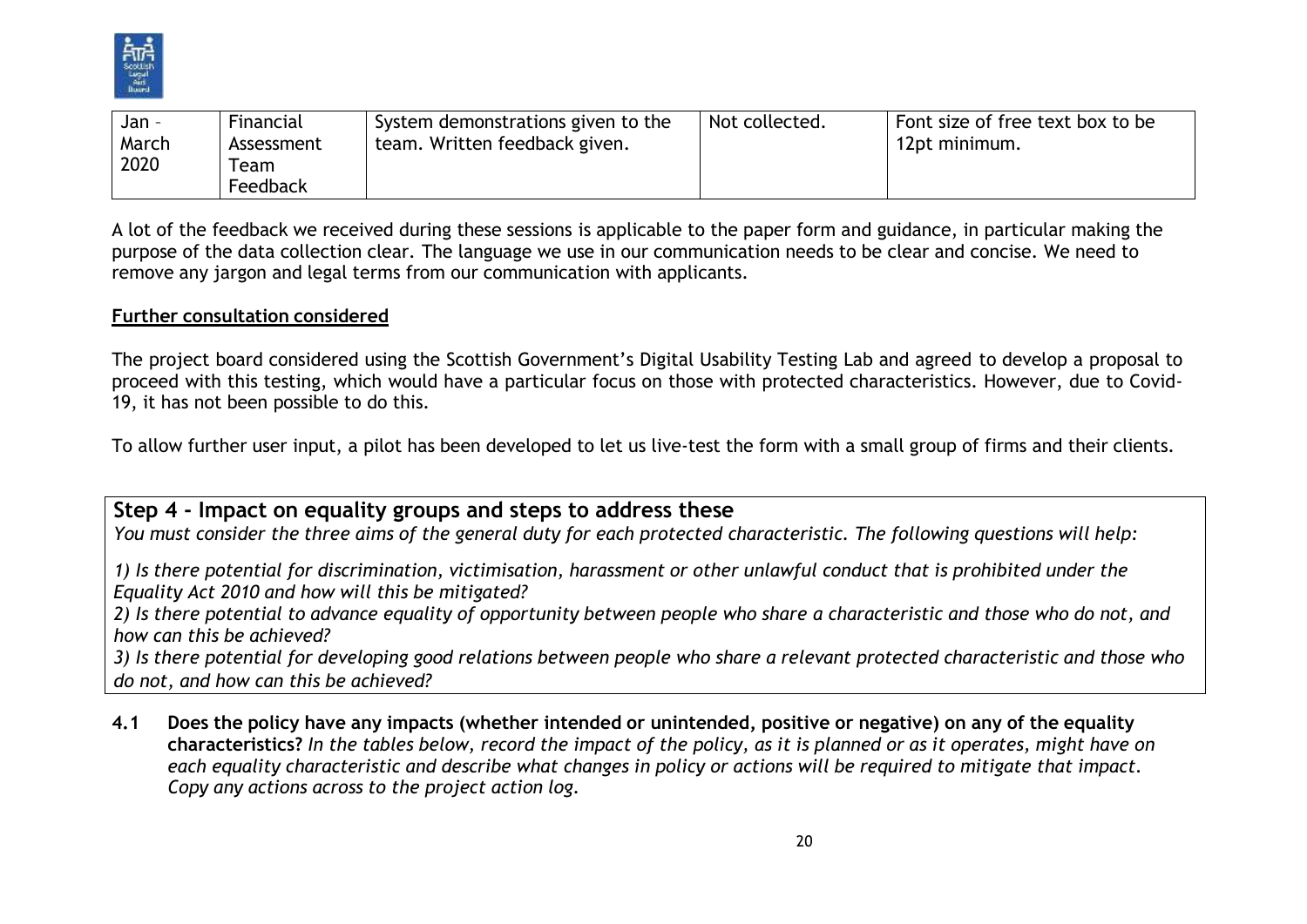

| Age                                             | Place 'X' in the relevant box(es) |                 |           | Describe the changes or actions (if any) you plan to take.                                                                                                                                                                                                                                                                                                                                  |
|-------------------------------------------------|-----------------------------------|-----------------|-----------|---------------------------------------------------------------------------------------------------------------------------------------------------------------------------------------------------------------------------------------------------------------------------------------------------------------------------------------------------------------------------------------------|
|                                                 | <b>Positive</b>                   | <b>Negative</b> | <b>No</b> | For example, to mitigate any impact or maximise the positive                                                                                                                                                                                                                                                                                                                                |
|                                                 | impact                            | impact          | impact    | impact.                                                                                                                                                                                                                                                                                                                                                                                     |
| potential for<br>discrimination                 | X                                 |                 |           | If the online Form 2 was the only option, this could<br>discriminate against older applicants. However, our policy is<br>that both paper and online Form 2 options will be available to<br>everyone. By creating an online option, we create choice and<br>opportunity.                                                                                                                     |
|                                                 |                                   |                 |           | Even if an applicant does not want to send the form online,<br>but has interest in monitoring progress with their case online,<br>we will build a facility to enable them to do that.                                                                                                                                                                                                       |
| potential for developing<br>good relations      |                                   |                 | X         |                                                                                                                                                                                                                                                                                                                                                                                             |
| potential to advance<br>equality of opportunity | $\sf X$                           |                 |           | Paper and digital options give applicants choice in how they<br>communicate with us and complete the application form. We<br>are aware that it may be the case that certain age bands of<br>customers may prefer to communicate with us in different<br>ways. Whilst younger age bands may prefer digital options,<br>there is also greater use of the internet amongst older age<br>bands. |
|                                                 |                                   |                 |           | Even if an applicant does not want to send the form online,<br>but has interest in monitoring progress with their case online,<br>we will build a facility to enable them to do that.                                                                                                                                                                                                       |

| Sex            | Place 'X' in the relevant box(es) $\parallel$ |         |        | Describe the changes or actions (if any) you plan to take. |
|----------------|-----------------------------------------------|---------|--------|------------------------------------------------------------|
|                | Negative<br><b>Positive</b><br><b>No</b>      |         |        | For example, to mitigate any impact.                       |
|                | impacts                                       | impacts | impact |                                                            |
| potential for  |                                               |         |        |                                                            |
| discrimination |                                               |         |        |                                                            |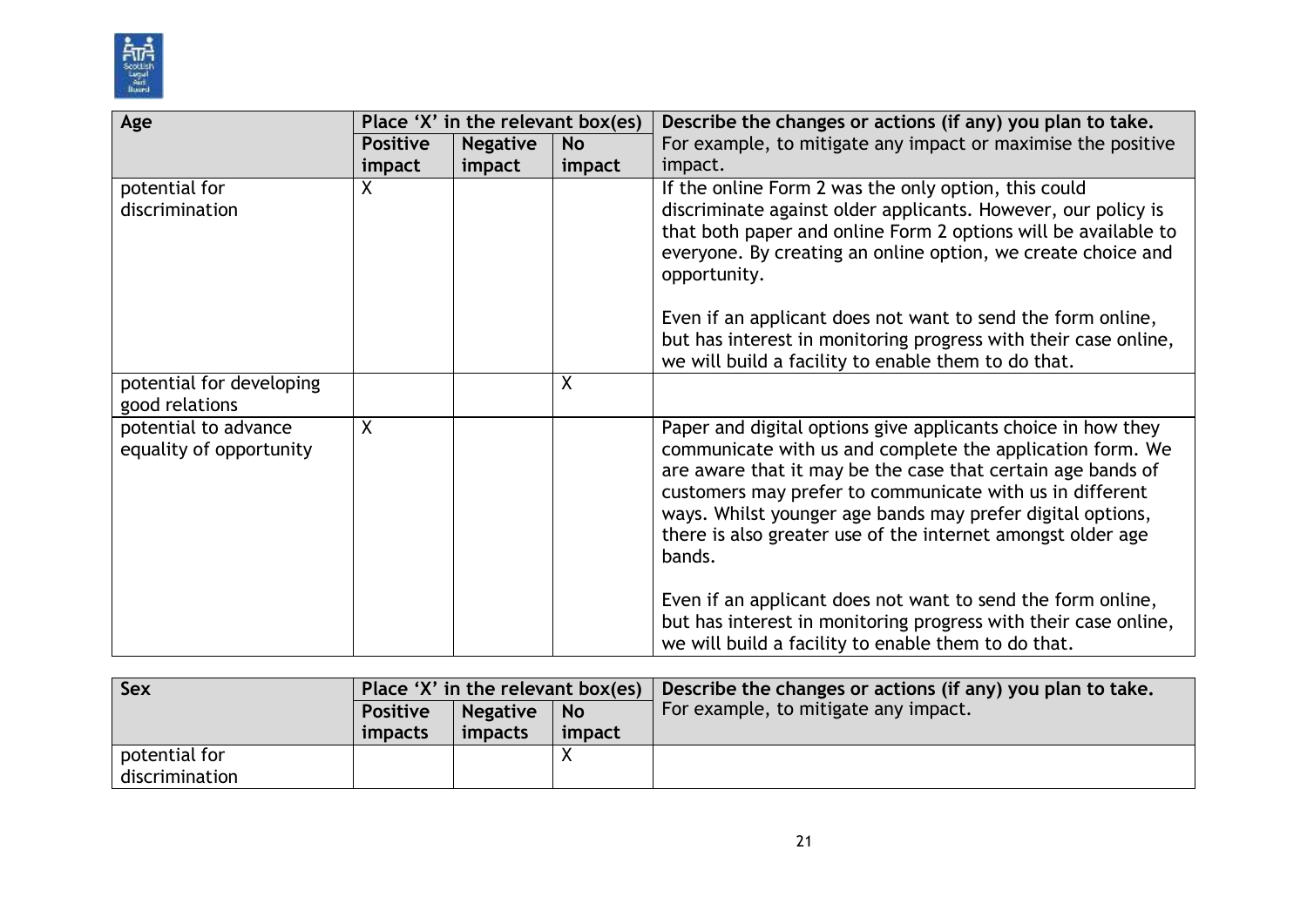

| potential for developing<br>good relations |  |  |
|--------------------------------------------|--|--|
| potential to advance                       |  |  |
| equality of opportunity                    |  |  |

| <b>Disability</b>               |                                   | Place 'X' in the relevant box(es) |           | Describe the changes or actions (if any) you plan to take.                                                                                                                                                                                                                                                                                                                                                                                                             |
|---------------------------------|-----------------------------------|-----------------------------------|-----------|------------------------------------------------------------------------------------------------------------------------------------------------------------------------------------------------------------------------------------------------------------------------------------------------------------------------------------------------------------------------------------------------------------------------------------------------------------------------|
|                                 | <b>Positive</b><br><i>impacts</i> | <b>Negative</b><br>impacts        | No impact | For example, to mitigate any impact.                                                                                                                                                                                                                                                                                                                                                                                                                                   |
| potential for<br>discrimination | $\sf X$                           |                                   |           | The technology is compatible with assistive technologies. We<br>also need to ensure we test as many accessibility features as<br>we can and ensure it is readable, scalable and browser<br>independent, and align to the accessibility guidelines from<br>mygov.scot.                                                                                                                                                                                                  |
|                                 |                                   |                                   |           | Continuing to offer both paper and digital options gives<br>applicants' choice in how they communicate with us and<br>complete the application form.                                                                                                                                                                                                                                                                                                                   |
|                                 |                                   |                                   |           | Within our development standards; colours, fonts, sizes and<br>components are aligned with Digital First Scotland's required<br>minimum for equalities and accessibility. We also have colour<br>blind tests we will apply. We have set a minimum standard<br>font size (12-14pt where possible) and use (sans serif) font for<br>our online system and paper form, in line with good practice<br>guidance, for example from Scottish Accessible Information<br>Forum. |
|                                 |                                   |                                   |           | <b>Accessibility Font</b><br>We will use the sans serif font 'Roboto'. It uses simplified<br>characters which stand apart from each other and appear<br>easier to read for users with dyslexia and visual impairment.                                                                                                                                                                                                                                                  |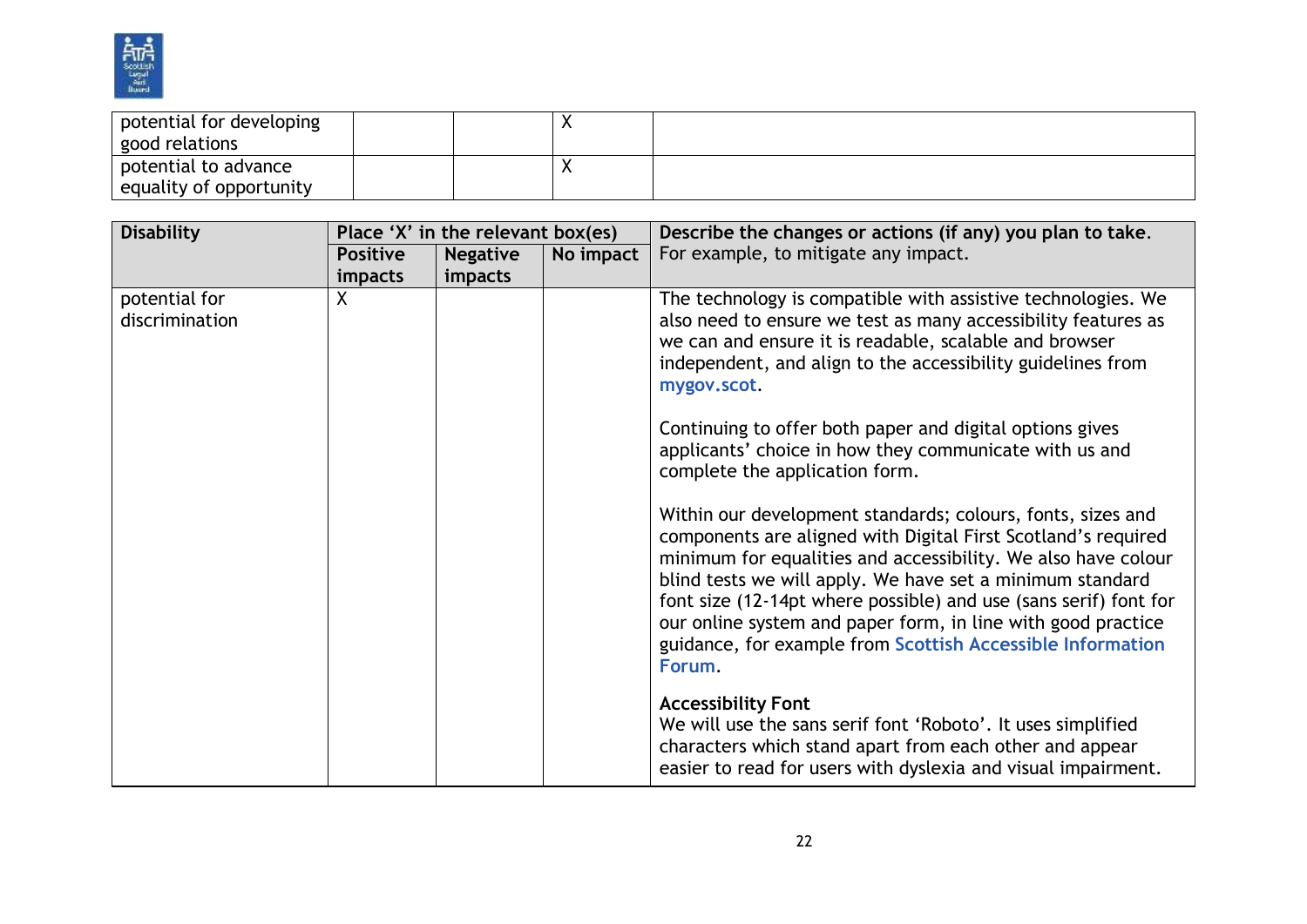

| potential for<br>developing good<br>relations   |  |                                                                                                                                                                                       |
|-------------------------------------------------|--|---------------------------------------------------------------------------------------------------------------------------------------------------------------------------------------|
| potential to advance<br>equality of opportunity |  | The aim is to create a screen which is simple and intuitive. It<br>will improve the options available for those who find paper<br>forms stressful.                                    |
|                                                 |  | Even if an applicant does not want to send the form online,<br>but has interest in monitoring progress with their case online,<br>we will build a facility to enable them to do that. |

| <b>Gender Reassignment</b> | Place 'X' in the relevant box(es) |                 |           | Describe the changes or actions (if any) you plan to take. |
|----------------------------|-----------------------------------|-----------------|-----------|------------------------------------------------------------|
|                            | <b>Positive</b>                   | <b>Negative</b> | No impact | For example, to mitigate any impact.                       |
|                            | impacts                           | impacts         |           |                                                            |
| potential for              |                                   |                 | ∧         |                                                            |
| discrimination             |                                   |                 |           |                                                            |
| potential for              |                                   |                 |           |                                                            |
| developing good            |                                   |                 |           |                                                            |
| relations                  |                                   |                 |           |                                                            |
| potential to advance       |                                   |                 | Λ         |                                                            |
| equality of opportunity    |                                   |                 |           |                                                            |

| Race           | Place 'X' in the relevant box(es) |                 |  | Describe the changes or actions (if any) you plan to take. |
|----------------|-----------------------------------|-----------------|--|------------------------------------------------------------|
|                | <b>Positive</b>                   | <b>Negative</b> |  | No impact $\vert$ For example, to mitigate any impact.     |
|                | impacts                           | impacts         |  |                                                            |
| potential for  |                                   |                 |  |                                                            |
| discrimination |                                   |                 |  |                                                            |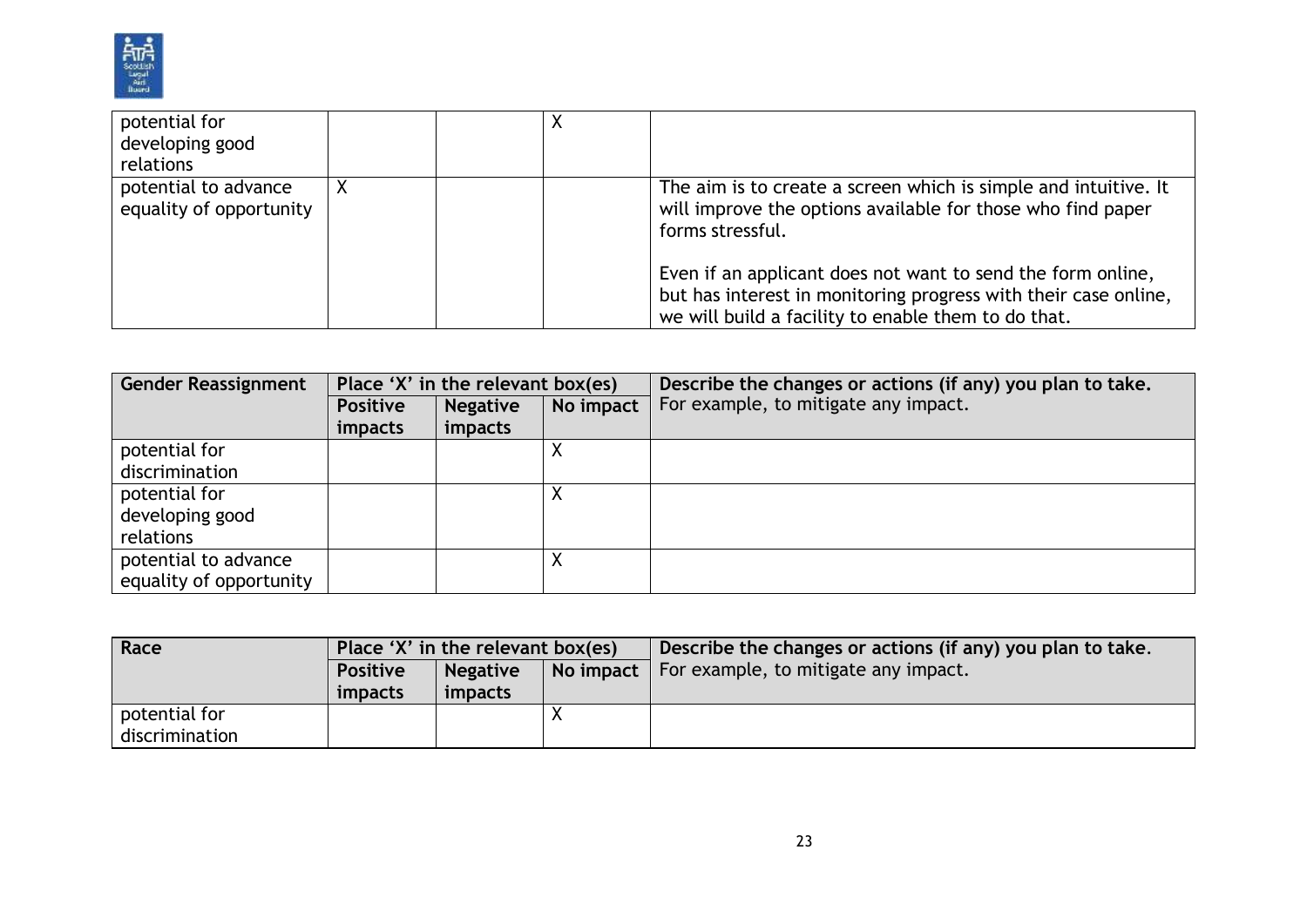

| potential for           |  |                                                                |
|-------------------------|--|----------------------------------------------------------------|
| developing good         |  |                                                                |
| relations               |  |                                                                |
| potential to advance    |  | We will use the User Research on the civil template letters to |
| equality of opportunity |  | inform the language we use in designing the system. By         |
|                         |  | simplifying our language, we make the system more accessible   |
|                         |  | to those for whom English may not be their first language.     |

| <b>Religion or Belief</b> | Place 'X' in the relevant box(es) |                 |           | Describe the changes or actions (if any) you plan to take. |  |  |
|---------------------------|-----------------------------------|-----------------|-----------|------------------------------------------------------------|--|--|
|                           | <b>Positive</b>                   | <b>Negative</b> | No impact | For example, to mitigate any impact.                       |  |  |
|                           | impacts                           | impacts         |           |                                                            |  |  |
| potential for             |                                   |                 |           |                                                            |  |  |
| discrimination            |                                   |                 |           |                                                            |  |  |
| potential for             |                                   |                 |           |                                                            |  |  |
| developing good           |                                   |                 |           |                                                            |  |  |
| relations                 |                                   |                 |           |                                                            |  |  |
| potential to advance      |                                   |                 |           |                                                            |  |  |
| equality of opportunity   |                                   |                 |           |                                                            |  |  |

| <b>Sexual Orientation</b> | Place 'X' in the relevant box(es) |                              |  | Describe the changes or actions (if any) you plan to take. |  |
|---------------------------|-----------------------------------|------------------------------|--|------------------------------------------------------------|--|
|                           | <b>Positive</b>                   | No impact<br><b>Negative</b> |  | For example, to mitigate any impact.                       |  |
|                           | <i>impacts</i>                    | impacts                      |  |                                                            |  |
| potential for             |                                   |                              |  |                                                            |  |
| discrimination            |                                   |                              |  |                                                            |  |
| potential for             |                                   |                              |  |                                                            |  |
| developing good           |                                   |                              |  |                                                            |  |
| relations                 |                                   |                              |  |                                                            |  |
| potential to advance      |                                   |                              |  |                                                            |  |
| equality of opportunity   |                                   |                              |  |                                                            |  |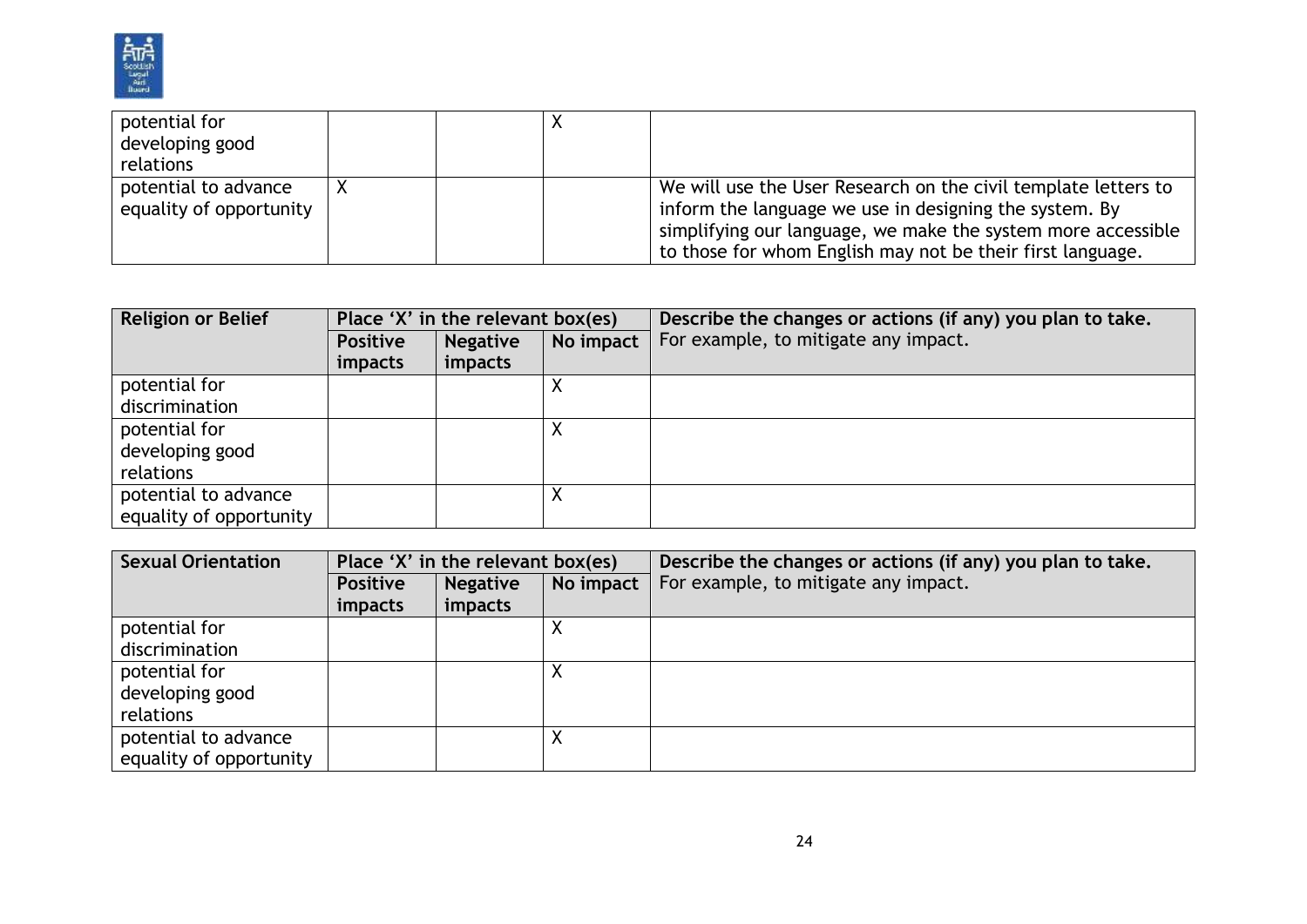

| <b>Pregnancy &amp; Maternity</b> | Place 'X' in the relevant box(es) |                              |   | Describe the changes or actions (if any) you plan to take. |  |  |
|----------------------------------|-----------------------------------|------------------------------|---|------------------------------------------------------------|--|--|
|                                  | <b>Positive</b>                   | No impact<br><b>Negative</b> |   | For example, to mitigate any impact.                       |  |  |
|                                  | impacts                           | impacts                      |   |                                                            |  |  |
| potential for                    |                                   |                              |   |                                                            |  |  |
| discrimination                   |                                   |                              |   |                                                            |  |  |
| potential for                    |                                   |                              | ∧ |                                                            |  |  |
| developing good                  |                                   |                              |   |                                                            |  |  |
| relations                        |                                   |                              |   |                                                            |  |  |
| potential to advance             |                                   |                              | ◠ |                                                            |  |  |
| equality of opportunity          |                                   |                              |   |                                                            |  |  |

| Marriage & Civil        | Place 'X' in the relevant box(es) |                 |           | Describe the changes or actions (if any) you plan to take. |  |
|-------------------------|-----------------------------------|-----------------|-----------|------------------------------------------------------------|--|
| Partnership             | <b>Positive</b>                   | <b>Negative</b> | No impact | For example, to mitigate any impact.                       |  |
|                         | <i>impacts</i>                    | impacts         |           |                                                            |  |
| potential for           |                                   |                 |           |                                                            |  |
| discrimination          |                                   |                 |           |                                                            |  |
| potential for           |                                   |                 |           |                                                            |  |
| developing good         |                                   |                 |           |                                                            |  |
| relations               |                                   |                 |           |                                                            |  |
| potential to advance    |                                   |                 |           |                                                            |  |
| equality of opportunity |                                   |                 |           |                                                            |  |

| <b>Care experienced</b>                            | Place 'X' in the relevant box(es) |         |           | Describe the changes or actions (if any) you plan to take.                                                                                                                                                      |  |
|----------------------------------------------------|-----------------------------------|---------|-----------|-----------------------------------------------------------------------------------------------------------------------------------------------------------------------------------------------------------------|--|
| voung people<br><b>Negative</b><br><b>Positive</b> |                                   |         | No impact | For example, to mitigate any impact.                                                                                                                                                                            |  |
|                                                    | impacts                           | impacts |           |                                                                                                                                                                                                                 |  |
| potential for<br>discrimination                    |                                   |         |           | A paper form will continue to be available to those without<br>internet access with the online form as an additional option.<br>An enhanced service is being provided with greater use of<br>telephone contact. |  |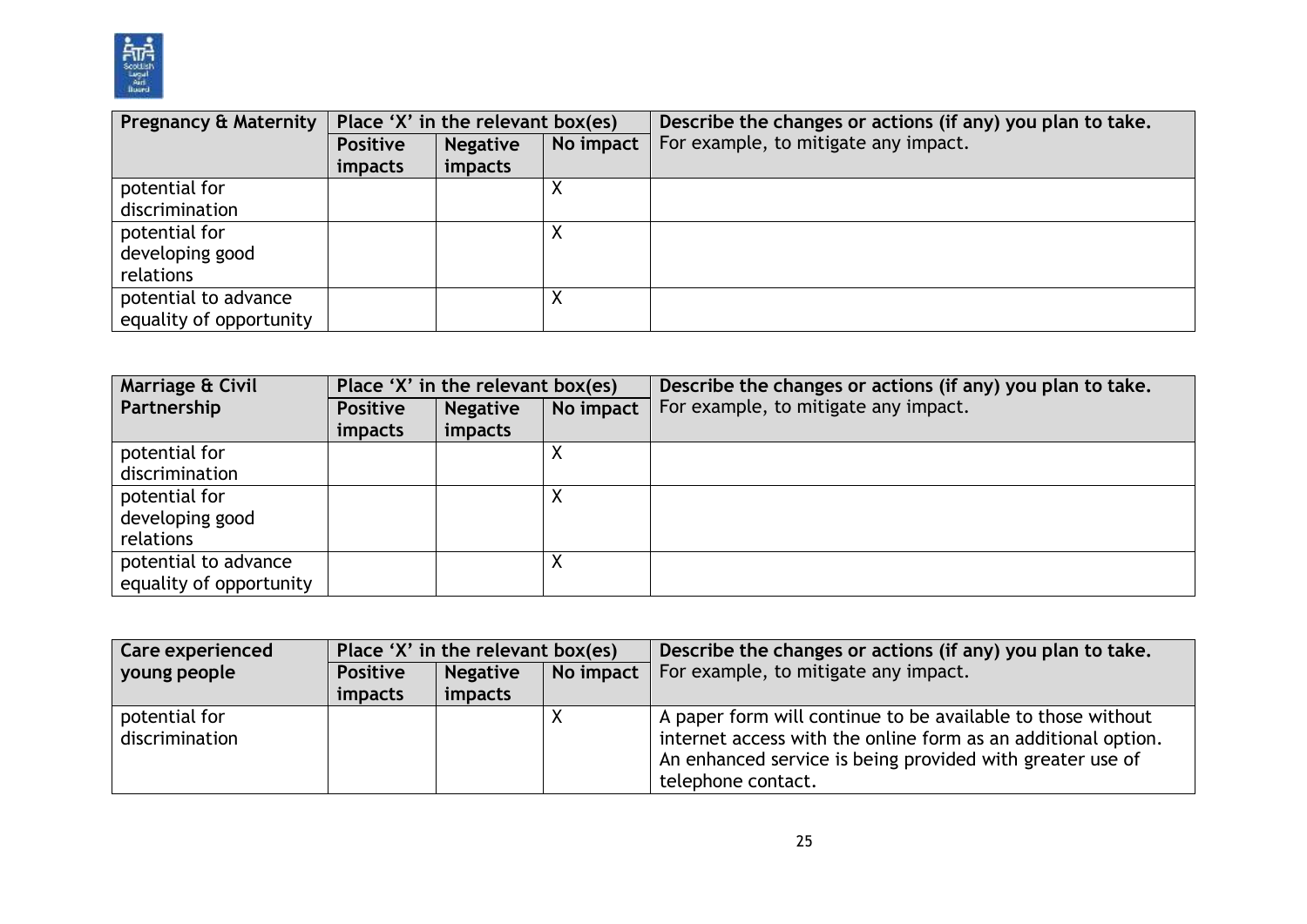

| potential for           |  | ↗ |  |
|-------------------------|--|---|--|
| developing good         |  |   |  |
| relations               |  |   |  |
| potential to advance    |  | ↗ |  |
| equality of opportunity |  |   |  |

## **4.2 Describe how the assessment so far might affect other areas of this policy and/ or project timeline?**

*Examples of the items you should consider here include, but are not limited to:*

- Procurement criteria: does you assessment indicate you should include equality as part of the technical specification *for any current, or future, procurement process?*
- Communication plan/products: do you need to communicate with people affected by this policy in a specific format (such as audio, subtitled video, different languages) or do you need help from other organisations to reach people (such as representative organisations, the Law Society of Scotland)? This might apply to public information, leaflets, or *targeted promotion of a change in policy to particular customer groups.*
- *Cost: do you propose any actions because of this assessment which will incur additional cost?*
- *Resources: do the actions you propose require additional or specialist resource to deliver them?*
- Timing: will you need to build more time into the project plan to undertake research, consultation or to complete any *actions identified in this assessment?*

**Procurement:** Compatibility with accessibility standards is a requirement.

**User research**: Identified as key to the development of the project. Additional time will be required to engage with volunteers to carry out User research. Depending on the outcomes of each round of user research this could potentially further increase timescales while we review alternative options and review what if any areas of the form are causing confusion. Research costs have been included in the business case.

**Promotion:** Raising awareness of the online Form 2 will be important to achieve the benefits. Consideration will be given to that as the pilot develops and we learn more from the solicitors involved.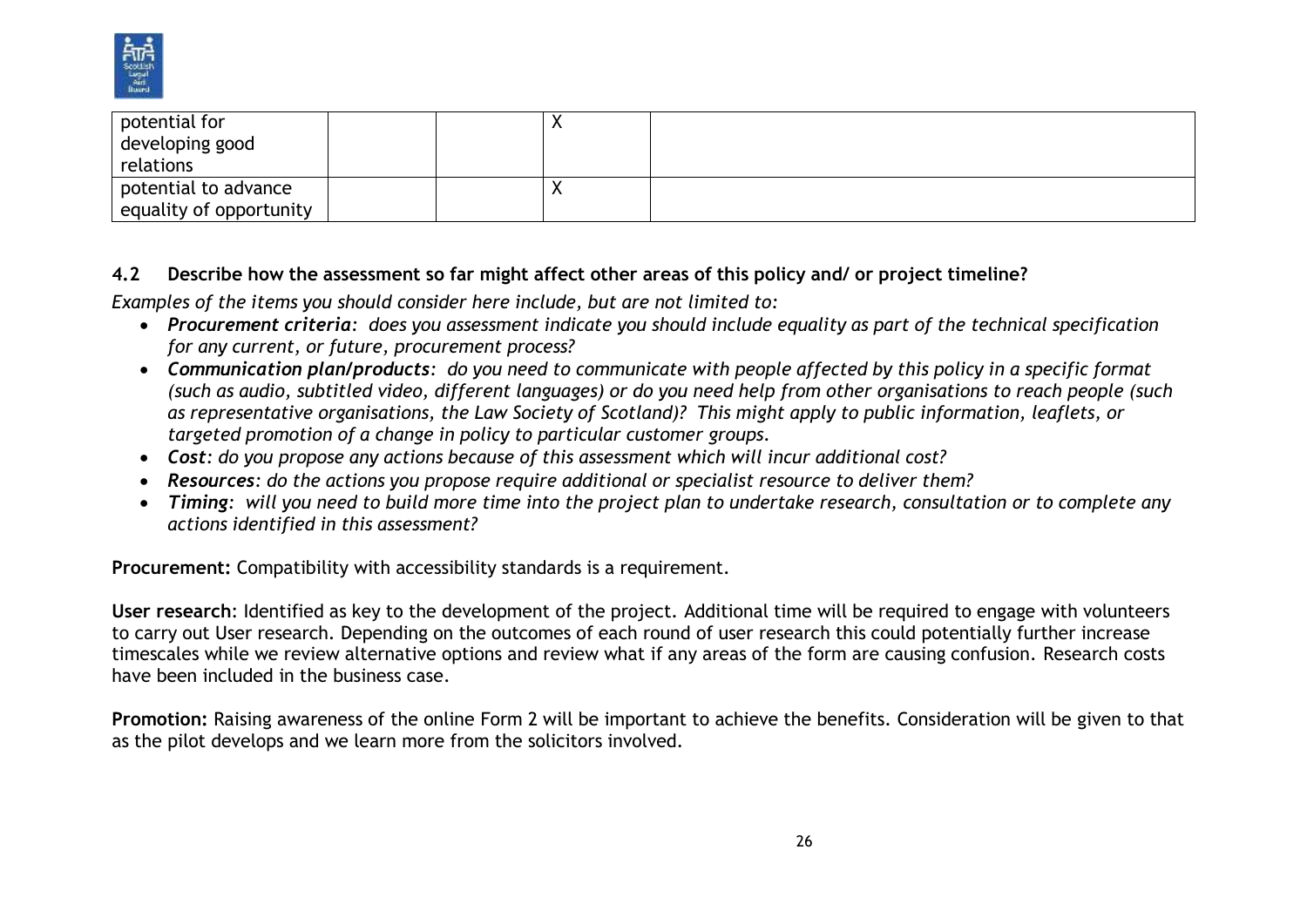

**4.3** Having considered the potential or actual impacts of your policy on equality groups, you should now record the outcome of this assessment below. *Choose from one of the following (mark with an X or delete as appropriate)*:

| Please       | Implications for the policy                                                                                                                                            |
|--------------|------------------------------------------------------------------------------------------------------------------------------------------------------------------------|
| select $(X)$ |                                                                                                                                                                        |
|              | No major change                                                                                                                                                        |
|              | Your assessment demonstrates that the policy is robust. The evidence shows no potential for unlawful                                                                   |
|              | discrimination and that you have taken all opportunities to advance equality of opportunity and foster good<br>relations, subject to continuing monitoring and review. |
|              | <b>Adjust the policy</b>                                                                                                                                               |
|              | You need to take steps to remove any barriers, to better advance equality of opportunity and to foster good                                                            |
|              | relations. You have set actions to address this and have clear ways of monitoring the impact of the policy when<br>implemented.                                        |
|              | Continue the policy with adverse impact                                                                                                                                |
|              | The policy will continue despite the potential for adverse impact. You have justified this with this assessment and                                                    |
|              | shown how this decision is compatible with our obligations under the public sector equality duty. When you believe                                                     |
|              | any discrimination can be objectively justified you must record in this assessment what this is and how the                                                            |
|              | decision was reached.                                                                                                                                                  |
|              | Stop and remove the policy                                                                                                                                             |
|              | The policy will not be implemented due to adverse effects that are not justified and cannot be mitigated.                                                              |

**Step 5 - Discuss and review the assessment with decision makers and governance structures** You must discuss the findings of this assessment with senior decision makers during the lifetime of the project and before you finalise the assessment. Relevant groups include, but are not limited to, a Project Board, Executive Team or Board members. EglA should be on every project board agenda, therefore only note dates where key decisions have been made (draft EglA sign *off, discussion about consultation response).*

**5.1 Record details of the groups you report to that are relevant to this policy and assessment.**

Include t**he date you presented progress** to each group and an **extract from the minutes** to reflect the discussion.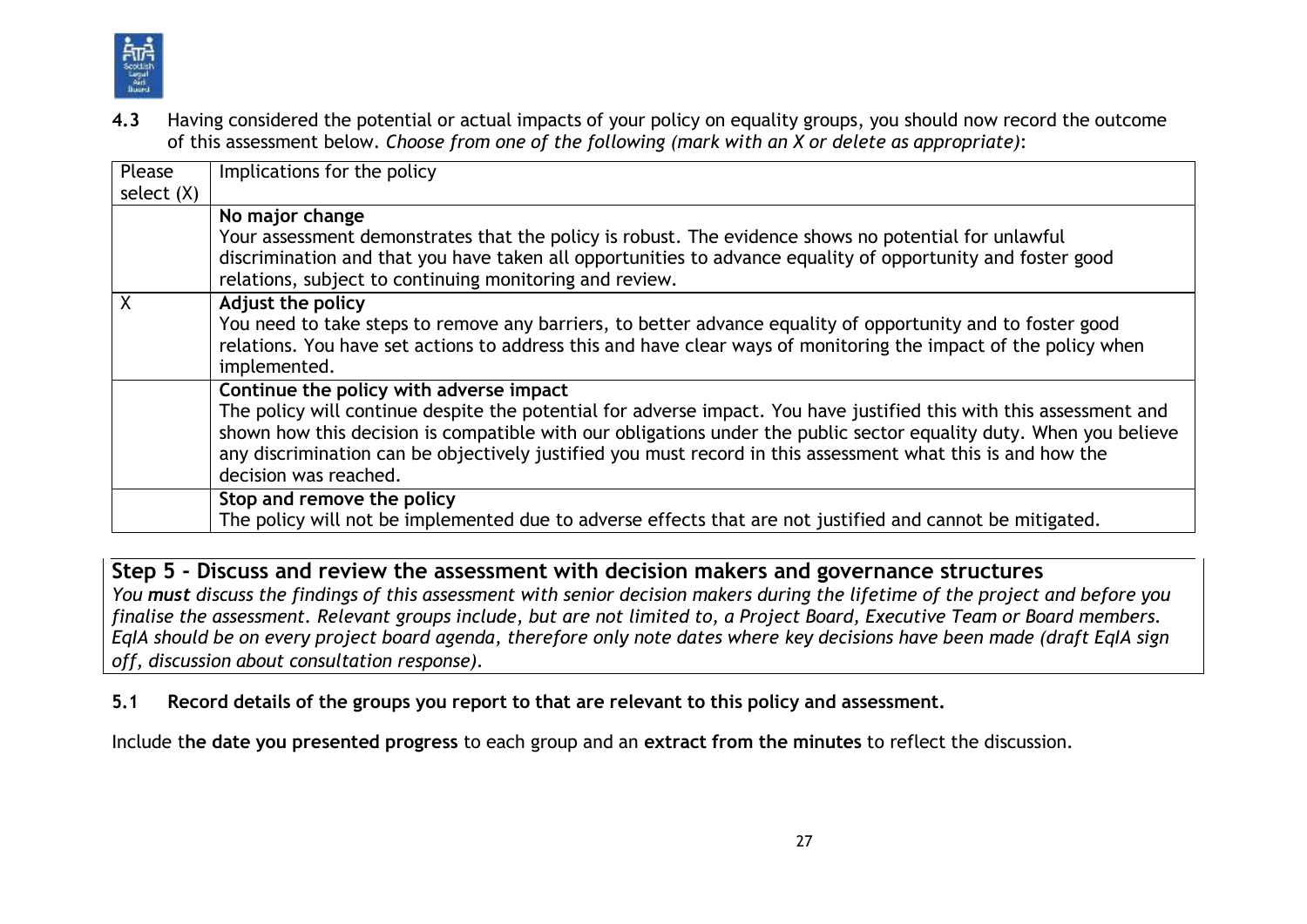

| <b>Date</b> | Forum        | <b>Description</b>           | <b>Action</b>                                                                                                         |
|-------------|--------------|------------------------------|-----------------------------------------------------------------------------------------------------------------------|
| 27/08/19    | Project      | <b>PB</b> Decision           | Agreed to incorporate outputs from first round of user testing into draft                                             |
|             | <b>Board</b> |                              | EQIA document.                                                                                                        |
| 10/12/19    | Project      | <b>PB Decision</b>           | Agreed actions:                                                                                                       |
|             | <b>Board</b> |                              | Instances of small text size to be resolved.                                                                          |
|             |              |                              | Background and text colours to be adjusted to meet accessibility<br>standards.                                        |
|             |              |                              | Guidance to be adjusted to make it easier to read.<br>$\bullet$                                                       |
|             |              |                              | Accessibility on different devices to be resolved.<br>$\bullet$                                                       |
|             |              |                              | Clarity provided on scope of EQIA, as separate EQIAs had been produced                                                |
|             |              |                              | for paper Form 2 and online Form 2. Issues needed to be brought                                                       |
|             |              |                              | together for this project.                                                                                            |
| 29/01/20    | Project      | <b>PB Decision</b>           | EQIA discussed - updates to be made to draft to reflect changes made to                                               |
|             | <b>Board</b> |                              | resolve issues identified. Action to ensure consistent sans serif font is                                             |
|             |              |                              | used throughout and size 12-14pt as a minimum.                                                                        |
| 10/03/20    | Project      | Project Board received a     | Feedback specific to equalities impact was given on:                                                                  |
|             | <b>Board</b> | demonstration of the         | colours of text and background<br>$\bullet$                                                                           |
|             |              | Form 2 and gave<br>feedback. | form language being checked to ensure that it was reflective of<br>$\bullet$<br>what was agreed in the letters review |
|             |              |                              | the form being updated with the definition of a disability from the<br>$\bullet$                                      |
|             |              |                              | Equalities Act.                                                                                                       |
|             |              |                              | Agreed to update EQIA to incorporate the existing reports on user                                                     |
|             |              |                              | feedback and record the changes made. Action to produce a separate                                                    |
|             |              |                              | EQIA on system development standards. (Out of scope of project.)                                                      |
| 11/03/20    | Email        | SRO decision                 | In the 'Other Information' section of the current paper form 2, we ask                                                |
|             | discussion   |                              | applicants to tell us about any special needs which require additional                                                |
|             |              |                              | expenditure. This is to obtain information about those with a disability                                              |
|             |              |                              | who may incur additional expenditure as a result. We are amending the                                                 |
|             |              |                              | wording to provide greater clarity. There is no change to the policy.                                                 |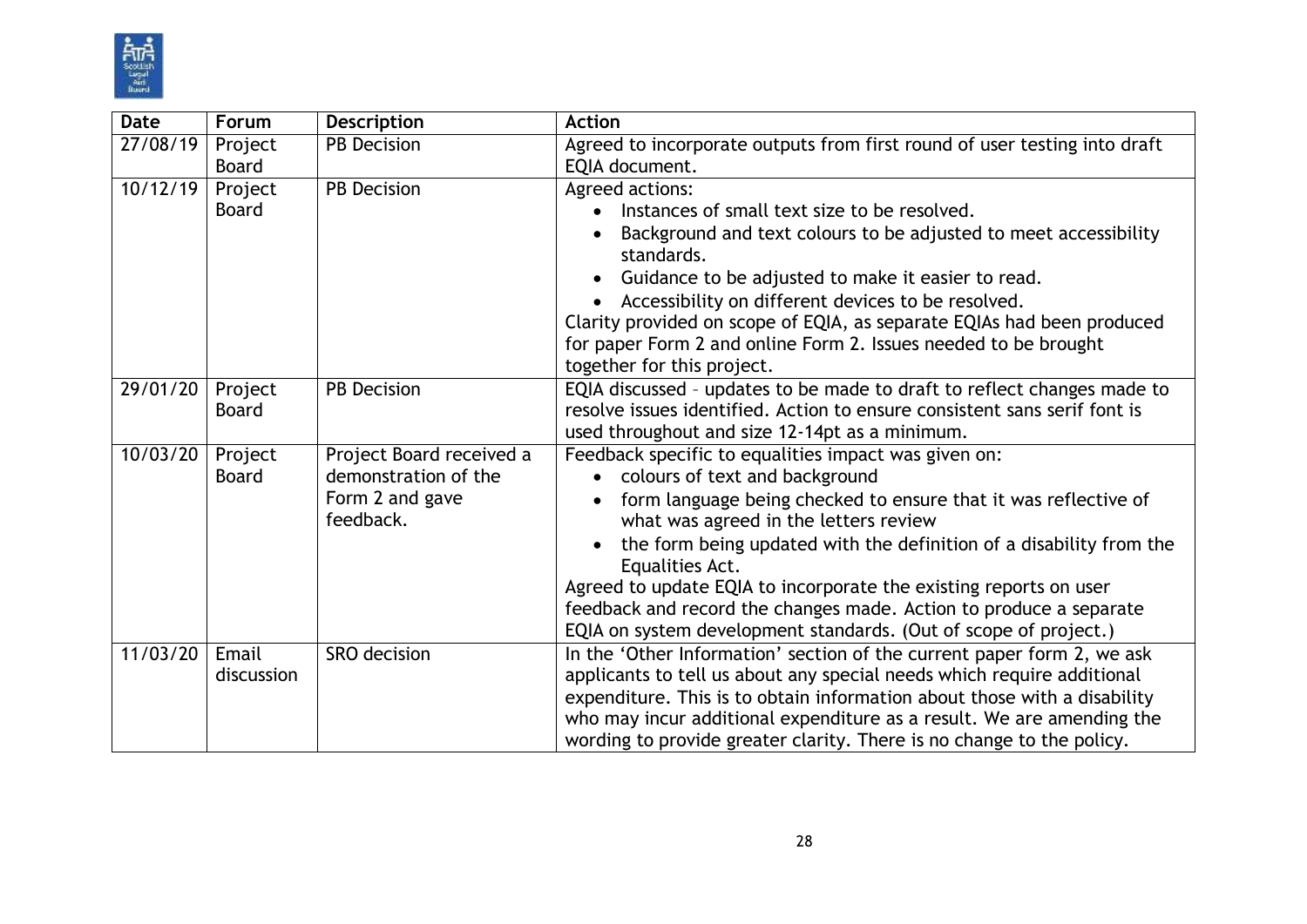

| <sup>1</sup> 03/06/20   Project |              | $^{\prime}$ Agreed to a pilot implementation approach. Agreed to incorporate pilot in $_{\odot}$ |
|---------------------------------|--------------|--------------------------------------------------------------------------------------------------|
|                                 | <b>Board</b> | EQIA. For pilot, support for applicants will be provided via email, video                        |
|                                 |              | call and a phone helpline.                                                                       |

## **Step 6 – Post-implementation actions and monitoring impact**

There may be further actions or changes planned after the policy is implemented and this assessment is signed off. It is important to continue to monitor the impact of your policy on equality groups to ensure that your actual or likely impacts are *those you recorded. This will also highlight any unforeseen impacts.*

6.1 Record any ongoing actions below. This can be copied from the project action log or elsewhere in this assessment and *should include timescales and person/ team responsible. If there are no outstanding items please make this clear.*

- Conduct a pilot of the online Form 2
- Subject to those mentioned in email.

6.2 Note here how you intend to monitor the impact of this policy on equality groups. In the table below you should:

- *list the relevant measures*
- *identify who or which team is responsible for implementing or monitoring any changes*
- *highlight where the measure will be reported to ensure any issues can be acted on as appropriate.*

| <b>Measure</b>                                                  | <b>Process</b> | Responsibility               | <b>Reporting to</b> |
|-----------------------------------------------------------------|----------------|------------------------------|---------------------|
| Volumes - online v paper                                        | Data report    | Projects Office              | Project Board       |
| <b>Rejected Applications</b>                                    | Data report    | Projects Office              | Project Board       |
| <b>Rejection Reasons</b>                                        | Data report    | Civil Finance Manager        | Project Board       |
| Volume of support calls                                         | Report         | Civil Finance Manager        | Project Board       |
| Continuations                                                   | Data report    | Projects Office              | Project Board       |
| Disability - did the form design make it difficult to complete? | Survey         | <b>Civil Finance Manager</b> | Project Board       |
| Language - level of understanding                               | Survey         | Civil Finance Manager        | Project Board       |
| Guidance - did it help?                                         | Survey         | Civil Finance Manager        | Project Board       |
| Devices used to complete form                                   | Survey         | Civil Finance Manager        | Project Board       |
| Upload documents - how easy to do?                              | Survey         | Civil Finance Manager        | Project Board       |